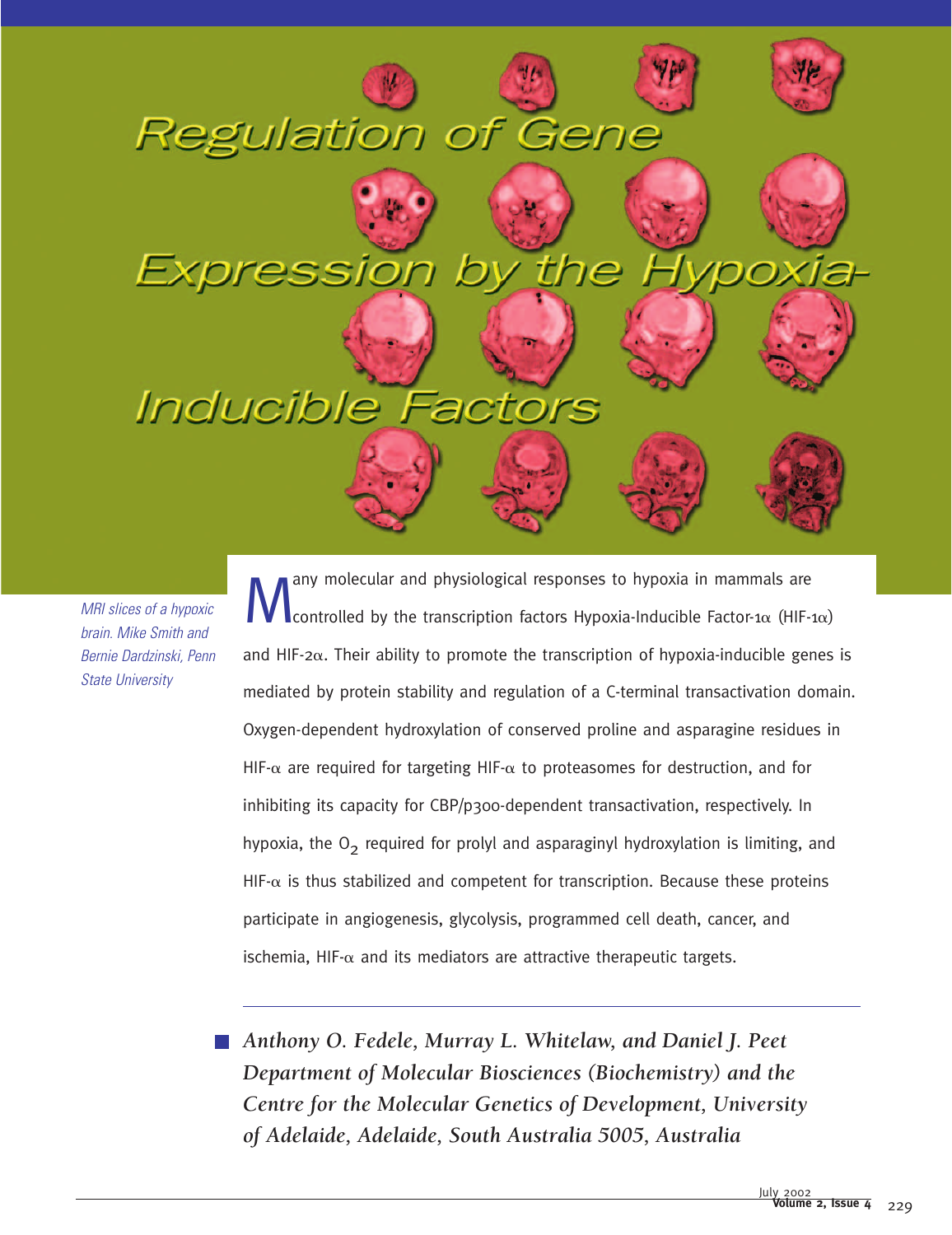#### INTRODUCTION

The term hypoxia describes a deficiency in normal oxygen delivery to cells, whether caused by an environmental reduction in oxygen supply, such as an increase in altitude, or a severe, localized ischemia caused by a disruption of blood flow to a given area. In general, responses to hypoxia in mammals can serve to stimulate the production of red blood cells through erythropoiesis *(1)*, increase the supply of blood to affected areas by angiogenesis *(2)*, or adapt cells to a greater reliance on glycolysis by increasing glucose transporter and glycolytic enzyme expression *(3*–*5)*. The gene regulatory proteins Hypoxia-Inducible Factor-1 $\alpha$  (HIF-1 $\alpha$ ) and HIF-2 $\alpha$  mediate many of the molecular and physiological responses to hypoxia, and these factors play a crucial role in mediating the pathophysiology of numerous diseases, including cancer.

#### DISCOVERY OF HIF-1 $\alpha$  AND HIF-2 $\alpha$

The gene for erythropoietin (*EPO*), a hormone that stimulates erythrocyte proliferation, undergoes hypoxia-induced transcription, and has been used as the prototype system in which to study hypoxia-responsive genes and transcription factors regulated by oxygen levels *(1)*. The discovery of a hypoxiainducible enhancer 3' to human *EPO* resulted in the demarcation of the hypoxia response element (HRE) required for hypoxiamediated transcription *(6)*. This permitted the subsequent isolation and cloning of the hypoxia-inducible dimer termed HIF-1 that binds to the HRE *(7*, *8)*, with the hypoxically inducible subunit referred to as HIF- $1\alpha$ .

HIF-1 DNA binding activity and HRE-mediated expression of a reporter gene are induced by hypoxia in both EPO- and non-EPO-producing cells *(9*–*11)*, suggesting that HIF-1 can serve as an activator of genes other than *EPO*. Subsequently, several hypoxiainducible genes have been found that have regulatory sequences with significant homology to the *EPO* 3' HRE, including the angiogenic mediator vascular endothelial growth factor (*VEGF*) *(12)*, glucose transporter 1 *(3),* and glycolytic enzymes such as phosphoglycerate kinase and aldolase A *(4*, *5; see 13)*. Therefore, HIF-1 $\alpha$  has a general role in multiple physiological responses to hypoxia, ranging from processes that quickly counteract oxygen deficiency (e.g., erythropoeisis and glycolysis), to long-term solutions such as angiogenesis. In addition, as the complement of target genes continues to expand, it appears that HIF-1 $\alpha$  is involved in processes somewhat removed from these classical responses to hypoxia, including B lymphocyte development *(14)*, carotid body function *(15)*, adipogenesis *(16)*, and apoptosis *(17)*.

The closely related HIF-2 $\alpha$  [also referred to as endothelial Per-ARNT-Sim (PAS) protein (EPAS), HIF-like factor (HLF), HIFrelated factor (HRF) and member of the PAS superfamily 2 (MOP2) *(18*–*21)*] was identified and cloned shortly after the cloning of HIF-1 $\alpha$ . RNA and protein analyses revealed that HIF-



**Figure 1. Schematic representation of human HIF-1a, HIF-2 a, and**  $ARNT$ . HIF-1 $\alpha$ , HIF-2 $\alpha$ , and ARNT are basic-Helix-Loop-Helix–Per-ARNT-Sim (bHLH–PAS) proteins that contain an N-terminal bHLH domain and two PAS domains. HIF-1 $\alpha$  and HIF-2 $\alpha$  also contain an oxygen-dependent degradation domain (ODD) that mediates oxygen-regulated stability, and a C-terminal transactivation domain (CAD) whose transcriptional repression in normoxia is controlled by the inhibitory domain (ID). ARNT has a transactivation domain (TAD) that serves no function in the context of HIF-  $\alpha$  activity. Amino acid numbers for each domain are indicated.

 $2\alpha$ , but not HIF-1 $\alpha$ , which is ubiquitously expressed, is found predominantly in the lung, endothelium, and carotid body *(18*, *19*, *22)*. A number of structural and biochemical similarities are shared between HIF-1 $\alpha$  and HIF-2 $\alpha$ . However, there is evidence to suggest that their functions are not redundant and, although the complement of HIF-1 $\alpha$  target genes has been extensively studied, only now is the physiological role of HIF-2 $\alpha$  beginning to emerge.

#### $HIF-1\alpha$  AND HIF-2 $\alpha$  ARE bHLH/PAS PROTEINS

HIF-1 $\alpha$  and HIF-2 $\alpha$  are members of the basic-Helix-Loop-Helix (bHLH)–Per-ARNT-Sim (bHLH–PAS) protein family *(8*, *18*, *19)* (Figure 1). They form DNA binding heterodimers *(8*, *18*, *19)* with another bHLH–PAS protein called the aryl hydrocarbon receptor nuclear translocator [(ARNT), also termed HIF-1 $\beta$ ], which was originally identified as the heterodimeric partner of the aryl hydrocarbon receptor (AHR) *(23)*.

bHLH–PAS proteins contain an N-terminal bHLH domain and two PAS domains. The bHLH domain is required for dimerization and DNA binding, whereas the PAS regions appear to be involved in a variety of processes depending upon the protein (24). In the case of HIF-1 $\alpha$  and HIF-2 $\alpha$ , the functions of the PAS domains have not been be fully determined, although strong DNA binding activity of HIF- $1\alpha$ –ARNT and HIF- $2\alpha$ –ARNT heterodimers requires the presence of the PAS domains *(25)*. The *Drosophila melanogaster* bHLH–PAS proteins Trachealess (Trh) and Single Minded (Sim) both heterodimerize with the Drosophila equivalent of ARNT and bind the same DNA sequence, but each heterodimer stimulates the expression of distinct target genes. Interestingly, a Trh-Sim chimera containing the Trh bHLH and the Sim PAS domain functions as a Sim protein *(26)*. Therefore, the PAS domains (which do not bind DNA) confer the specificity of these two proteins towards target genes. Whether the PAS regions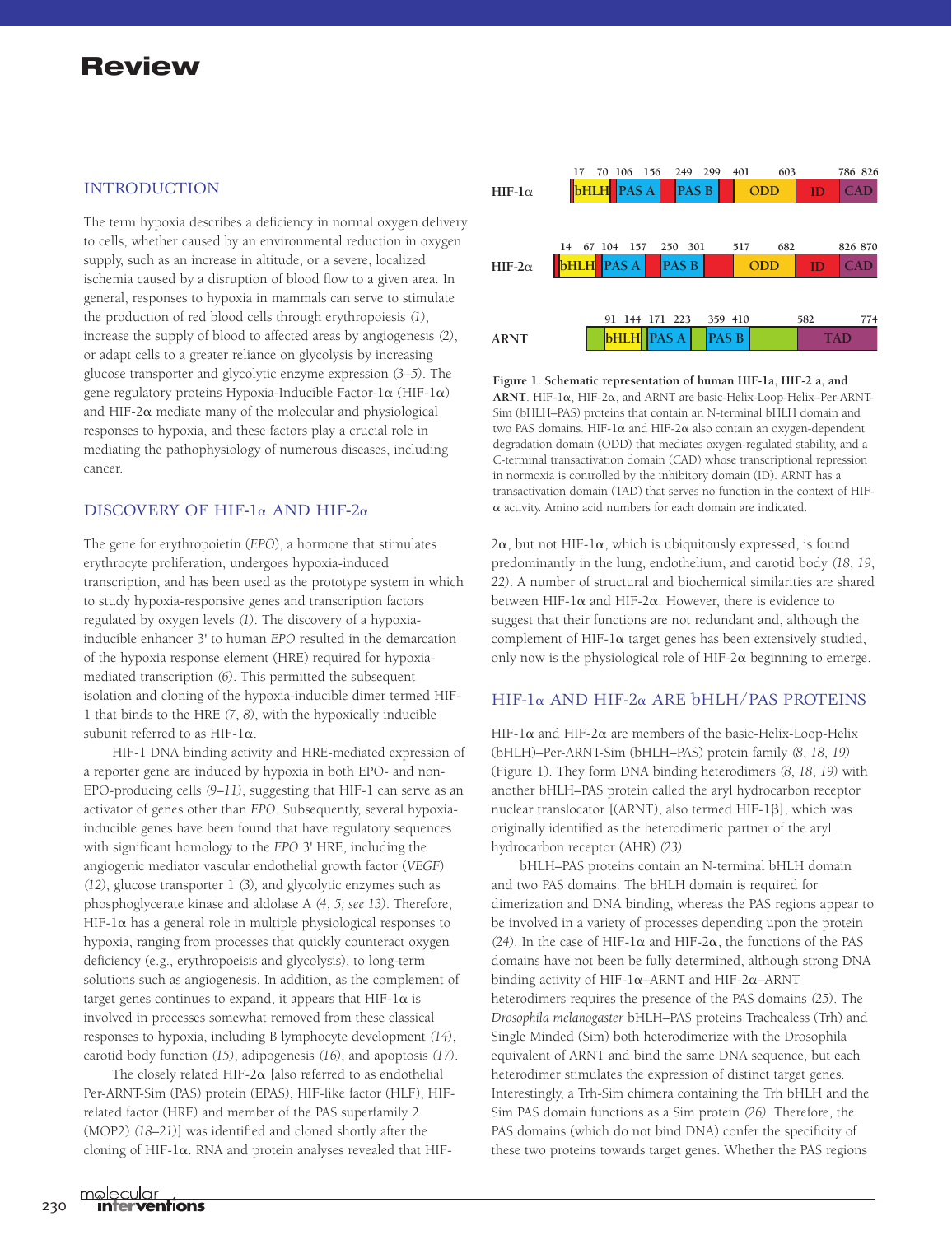of HIF-1 $\alpha$  and HIF-2 $\alpha$  participate in specifying target gene selection in a fashion similar to that of Trh and Sim remains to be determined.

#### TRANSCRIPTION OF HYPOXIA-INDUCIBLE GENES BY HIF-1 $\alpha$  AND HIF-2 $\alpha$

During hypoxia, HIF-1 $\alpha$  and HIF-2 $\alpha$  are translocated from the cytoplasm to the nucleus *(27)*. Here they heterodimerize with the constitutively nuclear ARNT to enable binding to the cognate HRE DNA sequence and induce transcription of target genes (Figure 2). All HIF- $1\alpha$ -inducible genes contain at least one copy of the core HRE consensus sequence 5' ACGTGC 3' *(28)*, which is able to function regardless of location  $(11)$ . Although HIF-2 $\alpha$  can activate transcription of an HRE reporter gene *(18*, *19)*, distinct HIF-2 target genes have yet to be conclusively identified.

## STABILIZATION OF HIF-1 $\alpha$  AND HIF-2 $\alpha$

ARNT protein is ubiquitously expressed in mammalian cells and is maintained at constant amounts regardless of oxygen partial pressures (29). In contrast, HIF-1 $\alpha$  and HIF-2 $\alpha$  are rapidly induced under hypoxic conditions and thus serve as the hypoxia inducible partners of their respective ARNT containing heterodimers.

Although the mechanisms by which HIF-1 $\alpha$  and HIF-2 $\alpha$ mRNA are regulated by hypoxia remain unclear, hypoxiadependent transcription does not appear to play a major role in their induction *(8*, *29*, *30)*. Rather, their expression is chiefly controlled post-translationally. Under conditions of normoxia,  $HIF-I\alpha$  is virtually undetectable due to its rapid degradation through the ubiquitin-proteasome pathway *(31*–*33)*, and has a short half-life (t<sub>1/2</sub>  $\sim$  five minutes). However, when cells are exposed to hypoxia (i.e.,  $1\%$  [O<sub>2</sub>]), its half-life is increased to approximately thirty minutes *(32)*. Upon returning to normoxia, HIF-1 $\alpha$  is once again unstable (8, 34). HIF-1 $\alpha$  lability is mediated by the oxygen-dependent degradation domain (ODD) whose effects are suppressed by hypoxia *(32)*. A similarly functioning ODD exists in HIF-2 $\alpha$  (32, 35, 36). It is now clear that the ODD regulates the stability of HIF-1 $\alpha$  and HIF-2 $\alpha$  by interacting with the von Hippel-Lindau tumor suppressor gene product (pVHL).

#### INVOLVEMENT OF PVHL IN THE DEGRADATION OF HIF-1 $\alpha$  AND HIF-2 $\alpha$  IN NORMOXIA

Mutations in pVHL were originally described as the causative phenomena of an autosomal dominant cancer syndrome termed VHL disease, characterized by the development of multiple tumors, particularly clear-cell renal carcinomas, pheochromocytomas, and hemangioblastomas in the retina and central nervous system *(37)*. pVHL functions as a component of a multimeric E3



**Figure 2. Hypoxia-inducible gene regulation by HIF-a.** In normoxia, HIF- $\alpha$  is transcriptionally inactive and is rapidly degraded by the ubiquitin (Ub) proteasome pathway. In hypoxia, HIF- $\alpha$  undergoes protein stabilization and translocation from the cytoplasm to the nucleus, where it dimerizes with ARNT and associates with the transcriptional co-activators (as exemplified by CBP/p300) to induce the transcription of HREassociated genes, such as erythropoietin *(EPO)* and vascular endothelial growth factor *(VEGF)*. See text for details. CBP, cyclic AMP response element binding protein- (CREB)-binding protein; HRE, hypoxia response element.

ubiquitin ligase *(38*, *39)* that includes elongins B and C, cullin 2, and Rbx1 *(40*–*43)*. The entire E3 ubiquitin ligase complex displays much structural and functional similarity with the yeast SCF complexes, which consist of Skp1, Cdc53, cullin 2, Rbx1, and an F box protein, the latter of which functions similar to pVHL by aiding in substrate recognition *(44)*. The mRNAs of hypoxiainducible genes are aberrantly increased in cells defective for pVHL expression *(45*, *46)*, establishing a functional association between pVHL and HIF- $\alpha$ . By binding to HIF-1 $\alpha$  and HIF-2 $\alpha$  in normoxia, pVHL activates their oxygen-dependent degradation  $(47)$ . In normoxic pVHL-defective renal carcinoma cells, HIF-1 $\alpha$ and HIF-2 $\alpha$  are active and stable; however, the expression of wildtype pVHL restores hypoxia-reversible lability to the proteins. In fact, a portion of the ODD of HIF-1 $\alpha$  and HIF-2 $\alpha$  (amino acids 549–572 and 517–534, respectively) is critical for binding to the - domain of pVHL and for mediating subsequent ubiquitination and proteasomal degradation *(48*–*51)*. When a tumor grows to a critical size, oxygen can no longer be adequately delivered by diffusion. The subsequent intratumoral hypoxia activates HIF- $\alpha$ and induces the expression of genes (e.g., VEGF) that promote the formation of vessels to aid the tumor. One mechanism by which mutations in pVHL might lead to tumor formation is by permitting the stability and activity of HIF- $\alpha$  in normoxia and the subsequent expression of angiogenic factors even before the cancer's exposure to a hypoxic stress.

Most but not all disease-causing pVHL mutations demonstrate a diminished ability to regulate HIF- $\alpha$  levels (52, 53), therefore the existence of other pVHL substrates and their role in tumor development cannot be ignored. For example, pVHL also binds to fibronectin and may be involved in extracellular matrix assembly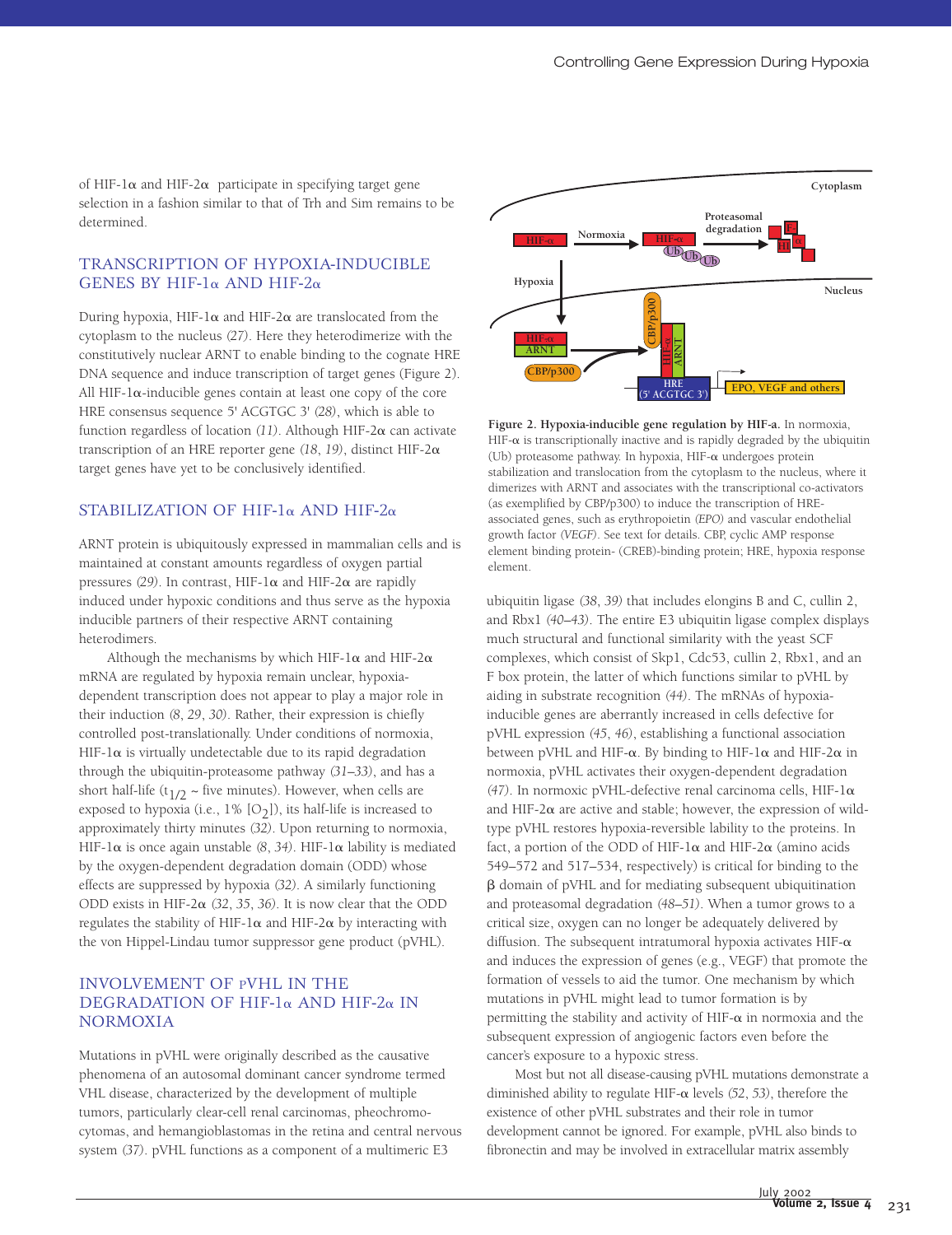$(54)$ . Mutated pVHL that was capable of regulating HIF- $\alpha$  had a diminished ability to associate with fibronectin *(53)*. Thus, there may be a role in deregulated fibronectin in this as well as other VHL disease phenotypes. Identifying other proteins regulated by pVHL may help to explain tumor progression in patients where HIF- $\alpha$ regulation is normal, and to explain differences between types of VHL disease and the limited tissue origin of VHL disease tumors.

#### OXYGEN-DEPENDENT PROLINE HYDROXYLATION OF HIF-1 $\alpha$  AND HIF-2 $\alpha$

Until recently, the mechanism by which reduced  $O_2$  in cells could translate to improved HIF-1 $\alpha$  and HIF-2 $\alpha$  function was poorly understood. A number of studies that demonstrated the association of HIF- $\alpha$  with the pVHL ubiquitination complex have now unexpectedly illuminated the nature of the cell's oxygen sensors.

Hydroxylation of a proline within the ODD is responsible for the association of pVHL with HIF- $1\alpha$  or HIF- $2\alpha$  (55–57). pVHL binds directly to a short peptide derived from the ODD of HIF-1 $\alpha$ only when a specific proline residue is hydroxylated  $(P^{564}, P^{106})$ corresponding to  $P^{531}$  in HIF-2 $\alpha$ ). Recent structural analysis of a  $P^{564}$ -containing peptide derived from HIF-1 $\alpha$  in a complex with pVHL and elongins B and C demonstrated the importance of the hydroxyproline in the interaction of pVHL with HIF-1 $\alpha$  (58, 59).

Prolyl-4-hydroxylation was previously known to occur in collagen and proteins with collagen-like sequences *(60)*. The characterized collagen prolyl-4-hydroxylases require  $O_2$ , Fe<sup>2+</sup>, 2oxoglutarate and ascorbate *(60)*. Not surprisingly, binding of a HIF-1 $\alpha$ -derived fragment (including P<sup>564</sup>) by pVHL—after treatment with whole cell extract believed to contain the hydroxylase activity—was enhanced by ascorbate, but was decreased by *N*oxalylglycine (a competitive inhibitor of 2-oxoglutarate) or hypoxia *(56)*. Furthermore, DMOG (dimethyl-oxalylglycine, a cell membrane permeant variant of *N*-oxalylglycine) increased the halflife of HIF-1 $\alpha$  in cell culture (56), suggesting that a similar class of prolyl-4-hydroxylases modifies HIF- $\alpha$ . Most strikingly, this proposed  $O<sub>2</sub>$ -dependent hydroxylase was a candidate for the still hypothetical oxygen sensor.

#### HIF-α PROLYL-4-HYDROXYLASES

The collagen prolyl-4-hydroxylases consist of a tetramer of two  $\alpha$ and two  $\beta$  units. Despite the functional similarities between HIF- $\alpha$ and collagen prolyl-4-hydroxylases, the pVHL binding domain of HIF-1 $\alpha$  and HIF-2 $\alpha$  contains no consensus sequences that resemble those in the collagen prolyl-4-hydroxylase substrates. Furthermore, human collagen prolyl-4-hydroxylases synthesized in insects were unable to hydroxylate  $HIF-I\alpha$  peptides (55, 56). Indeed, the hypothesis that the HIF- $\alpha$  prolyl-4-hydroxylase was a new and distinct protein was subsequently confirmed by the discovery of the new class of HIF- $\alpha$  prolyl-4-hydroxylases (61, 62).

Epstein and coworkers analyzed HIF- $1\alpha$  regulation in

*Caenorhabditis elegans* and subsequently identified the three mammalian HIF-α prolyl-4-hydroxylases (61). In *C. elegans*, the ortholog of HIF-1 $\alpha$  was identified *(see also 63)* and shown to be stabilized in hypoxia and possess a pVHL-binding region similar to that in mammalian HIF-1 $\alpha$ . In normoxia, this HIF ortholog interacted with pVHL only upon hydroxylation of a proline, similar to the finding for mammalian HIF-1 $\alpha$ .

Epstein and coworkers subsequently identified putative HIF prolyl-4-hydroxylases by searching in *C. elegans* and mammalian databases for proteins that contained a conserved  $\beta$ -barrel jelly roll motif common to 2-oxoglutarate dependent oxygenases (as exemplified by the prolyl-4-hydroxylases of collagen). One such mammalian candidate is related to EGL-9 of *C. elegans*. A mutation in the *egl-9* gene was first identified as causing an egg-laying abnormality, although no function had been attributed to the gene product *(64)*. Three strains of worms carrying differing *egl-9* mutations all had constitutively active HIF-1 $\alpha$  that was not altered by oxygen tension *(61)*. However, pVHL could interact with HIF- $1\alpha$  after the addition of recombinant wild-type EGL-9 without simultaneous treatment with worm extract (which would otherwise contain hydroxylase activity), and HPLC analysis demonstrated that the modification of HIF-1 $\alpha$  was indeed prolyl-4-hydroxylation *(61)*. Three human homologs of EGL-9 termed prolyl hydroxylase domain-containing (PHD) 1, 2, and 3 enhanced the capture of HIF-1 $\alpha$  (and HIF-2 $\alpha$ ) by pVHL, and—at least in the case of PHD-1—appeared to be responsible for prolyl-4-hydroxylation of a HIF-1 $\alpha$ -derived peptide containing P<sup>564</sup> *(61)*. Finally, a conserved LXXLAP sequence at the region of hydroxylation [determined upon the discovery of a second site of prolyl-4-hydroxylation in HIF-1 $\alpha$  and HIF-2 $\alpha$  (P<sup>402</sup> and P<sup>405</sup>, respectively),  $(65)$ ] was common to the HIF- $\alpha$  proteins of *C*. *elegans* and mammals, although their respective hydroxylases were not cross-reactive *(61)*.

In another study, Bruick and McKnight searched the GenBank database for sequences related to the  $\alpha$  subunit of the collagen prolyl-4-hydroxylases (the catalytic component of the multimer). Of five candidates, one displayed HIF- $\alpha$  hydroxylase activity [designated HIF prolyl hydroxylase 1 (HPH-1)] and this protein in turn had two highly similarly sequenced and functional paralogs (HPH-2 and HPH-3). The *Drosophila melanogaster* HPH homolog was identified, and reduced amounts of HPH mRNA in insect cells—as mediated by RNA interference—corresponded to an increase in normoxic levels of Sim a [Similar a, a Drosophila HIF- $1\alpha$  homolog—not to be mistaken with the previously mentioned Single Minded (Sim)] *(62)*.

To summarize, the three HIF- $\alpha$  prolyl-4-hydroxylases function to target HIF-1 $\alpha$  and HIF-2 $\alpha$  for binding to pVHL and, ultimately, degradation by the ubiquitin proteasome pathway (Figure 3). Furthermore, these proteins were found to catalyze a previously unknown enzymatic function and, unlike the collagen prolyl-4 hydroxylases that are composed of two  $\alpha$  and two  $\beta$  subunits, consist only of the catalytic  $\alpha$  unit. In other respects, these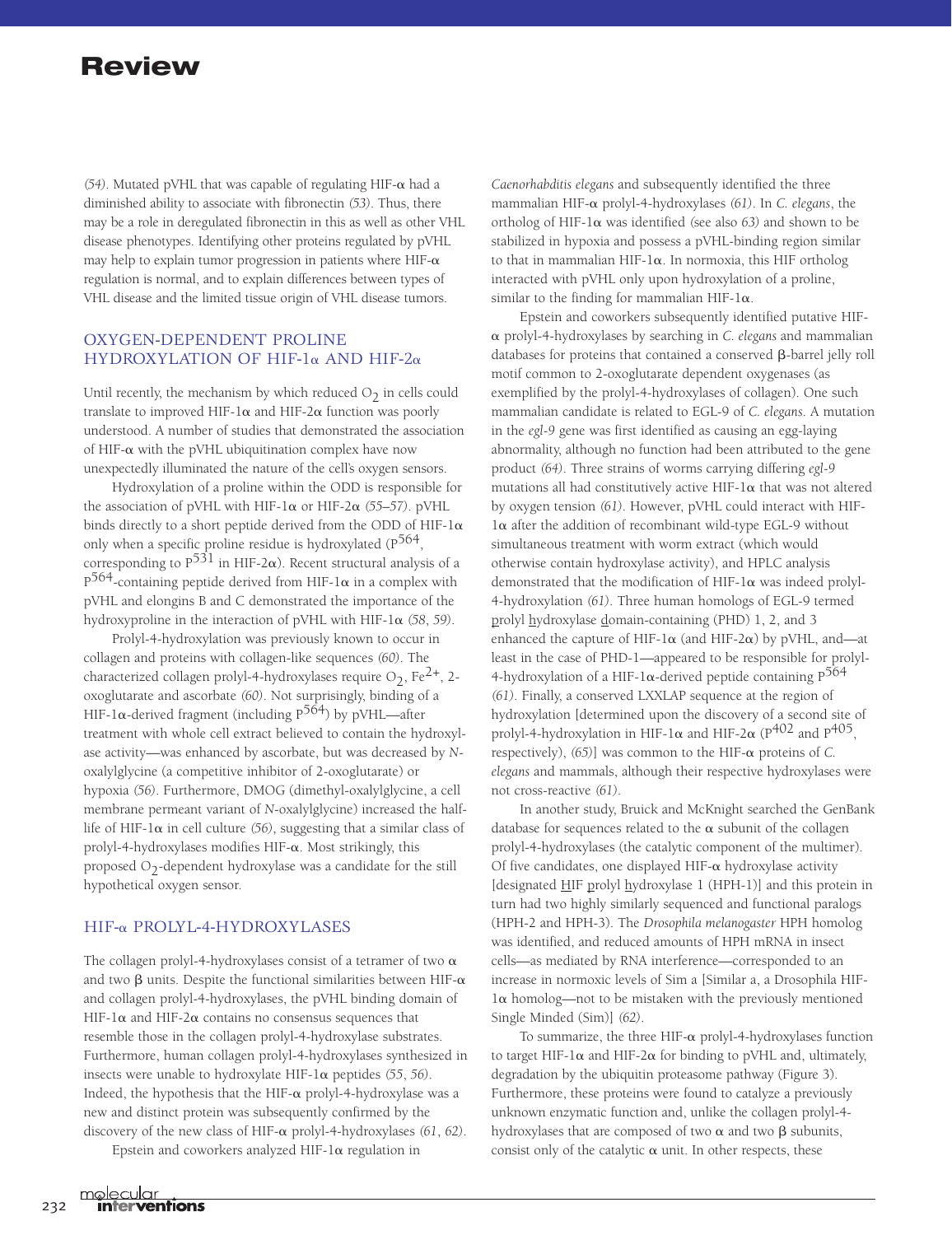

**Figure 3. Oxygen dependent degradation of HIF-1a and HIF-2a.** In normoxia, a specific proline within HIF-1 $\alpha$  (P<sup>564</sup>, or P<sup>531</sup> in HIF-2 $\alpha$ ) is hydroxylated by O<sub>2</sub>-, 2-oxoglutarate-, ascorbate-, and Fe<sup>2+</sup>-dependent HIF- $\alpha$  prolyl-4-hydroxylases (PHDs). This targets the HIF- $\alpha$  protein for association with the von Hippel-Lindau protein (pVHL) that serves as the HIF- $\alpha$  recognition component of an E3 ubiquitin ligase complex (VHL) also containing elongins B and C, cullin 2, and Rbx 1 and results in degradation of HIF- $\alpha$  protein via the ubiquitin proteasome pathway. In hypoxia, the required O<sub>2</sub> for prolyl-4-hydroxylase activity is deficient. As a result, HIF- $\alpha$  protein is not degraded because the prolyl-4-hydroxylation required for targeting by the VHL complex is inhibited.

hydroxylases share much in common, such as their dependence on  $Fe<sup>2+</sup>$  and 2-oxoglutarate and, most importantly, in the context of HIF- $\alpha$  regulation, dioxygen. The absolute requirement of O<sub>2</sub> for hydroxylase activity suggests that these proteins may serve as the primary oxygen sensor in cells and might also explain the exponential increase in HIF-1 $\alpha$  protein levels as cells are exposed to a decreasing partial pressure of  $O_2$  (66).

#### TRANSCRIPTIONAL ACTIVATION OF HIF-1<sup>a</sup> AND HIF- $2\alpha$

Despite the crucial role of prolyl-4-hydroxylation and pVHL association in regulating HIF-1 $\alpha$  and HIF-2 $\alpha$  protein levels, their stabilization alone is not sufficient to permit their full transcriptional activation. HIF- $\alpha$  contains two hypoxia-inducible

transactivation domains separated by an inhibitory domain (ID) that inhibits transactivation domain function in normoxia *(67)*. One transactivation domain (the N-terminal transactivation domain or NAD) is encompassed within the ODD of HIF- $\alpha$ . Thus, transcriptional activity appears to be directly correlated with protein stability. The dominant transactivation domain consists of the C-terminal forty amino acids (CAD). When expressed as an isolated protein domain, CAD is constitutively active, but in the presence of the adjacent ID, CAD activity is repressed at normoxia and induced by hypoxia independent of protein stability *(35*, *61)*. Recent studies have now shed light on how the ID regulates CAD activity in HIF-1 $\alpha$  and HIF-2 $\alpha$ , and also confirm the two-step model of HIF- $\alpha$  regulation. Thus, hypoxia serves to promote both protein stabilization and enhance transcriptional activity by distinct but related molecular mechanisms.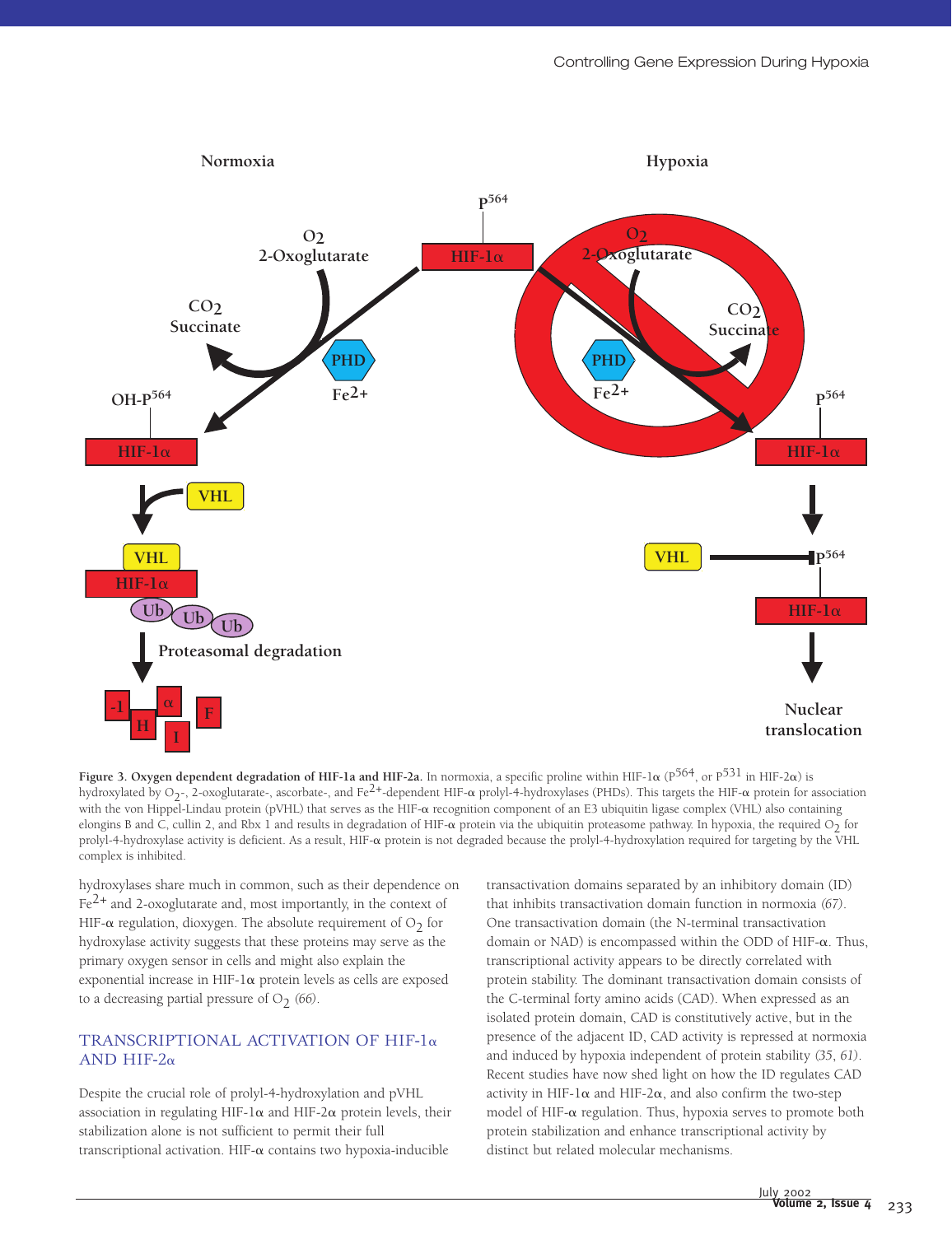#### OXYGEN-DEPENDENT ASPARAGINE HYDROXYLATION OF HIF-1 $\alpha$  AND HIF-2 $\alpha$

When fused to the Gal4 DNA binding domain (Gal4DBD), the final 100 amino acids of HIF-1 $\alpha$  and HIF-2 $\alpha$  (the CAD plus the C terminus of the ID) cause a substantial increase in Gal4 response element-(GRE)-mediated reporter activity in hypoxia without altering protein stability *(31*, *67)*. Lando and coworkers established stable mammalian cell lines expressing the final 100 amino acids of HIF-1 $\alpha$  or of HIF-2 $\alpha$ , exposed the latter line to normoxia and hypoxia, purified the protein and searched for posttranslational modifications using mass spectrometry *(68)*. The truncated HIF-2 purified from normoxic cells contained a specific hydroxylated asparagine  $(N^{851})$  that was essentially unmodified in protein purified from hypoxic cells. Because this asparagine is conserved in HIF-1 $\alpha$  (N<sup>803</sup>), it was hypothesized that the failure to hydroxylate this amino acid was the mechanism by which hypoxia modulates CAD activity. Furthermore, it suggested that the enzymes that target HIF- $\alpha$  for normoxic degradation were different from those that inhibit assembly of the transcriptional machinery by the CAD.

Asparaginyl–aspartyl hydroxylases have been identified that catalyze the hydroxylation of specific asparagine or aspartic acid residues of epidermal growth factor-like domains and function on the consensus sequence CXN/DXXXXP/YXCXC *(69*, *70)*. Like the HIF- $\alpha$  prolyl-4-hydroxylases, they are dependent on 2oxoglutarate, Fe<sup>2+</sup>, and O<sub>2</sub>. Treatment of cells with the 2oxoglutarate inhibitor DMOG activated Gal4DBD/HIF-1 $\alpha$  CAD and Gal4DBD/HIF-2 $\alpha$  CAD to an extent comparable with hypoxia, whereas mutation of the crucial asparagine in HIF-1 $\alpha$  and HIF-2 $\alpha$ resulted in maximum transcriptional activity that was not enhanced by hypoxia or DMOG *(68)*, confirming the importance of this residue in regulating CAD activity. In the context of the full-length protein, full transcriptional activity of HIF-1 $\alpha$  and HIF- $2\alpha$  in normoxia could be obtained only through mutation of both the critical proline in the ODD and the asparagine in the CAD. A mutation only in the ODD creates a constitutively stable protein with low transcriptional activity, whereas if only the CAD is mutated, the protein is labile, although presumably active *(68)*.

Asparaginyl hydroxylation of the CAD inhibited its recruitment of the CH1 domain of the transcriptional coactivator cyclic AMP response element-binding protein-(CREB)-binding protein (CBP), suggesting that asparaginyl hydroxylation in normoxia inhibits the previously observed hypoxic recruitment of CBP/p300 and other coactivators such as SRC-1 *(27*, *36*, *71*–*74)*. In fact, structural analysis of the HIF-1 $\alpha$  CAD, when associated with CBP/p300, demonstrated that  $N^{803}$  is deeply buried within the complex, and it is postulated that hydroxylation of this asparagine would render the recruitment of CBP/p300 by the HIF-1 CAD unlikely *(75*, *76)*.

Thus, there are two major steps required for the hypoxic induction of HIF-1 $\alpha$  and HIF-2 $\alpha$  function: i) inhibition of the oxygen-dependent prolyl-4-hydroxylation in the ODD to prevent the association with the pVHL–ubiquitin-ligase complex, and subsequent destruction of HIF- $\alpha$  by the ubiquitin proteasome pathway; and ii) inhibition of the oxygen dependent asparaginyl hydroxylation in the CAD to permit association with CBP/p300 and assembly of the transcriptional co-activator complex.

#### HIF-α ASPARAGINYL HYDROXYLASES

Hydroxylation of substrates by known asparaginyl–aspartyl hydroxylases has yet to be linked to biological function, although studies involving hydroxylase-deficient mice seem to indicate roles for these proteins in tumor suppression and in facial and limb development *(77)*.

The first protein shown to cause inhibition of CAD function in normoxia was factor inhibiting HIF-1 (FIH-1), which was identified by a yeast two-hybrid screen using HIF-1 $\alpha$  576–826 as bait  $(78)$ . FIH-1 reduces the activity of cotransfected HIF-1 $\alpha$ , and forms a ternary complex with pVHL and HIF- $1\alpha$  in vitro (78). This suggests that prolyl-4-hydroxylation of the conserved proline within the ODD permits the formation of the HIF- $\alpha$ -pVHL complex, which recruits FIH-1 to the CAD for transcriptional inhibition, thus indirectly coupling protein instability and CAD inhibition in normoxia.

However, there is evidence to separate pVHL from involvement with reduced CAD activity in normoxia. First, the hydroxylation-dependent regulation of the CAD appears to be independent of pVHL; a Gal4DBD-HIF-1 $\alpha$  740–826 chimera displays similar amounts of hypoxia-inducible reporter expression in the presence or absence of pVHL *(79)*. There is also evidence to suggest that HIF- $\alpha$  asparaginyl hydroxylase activity is pVHLindependent. Specifically, purified CADs (consisting of only the Cterminal 100 amino-acids of HIF-1 $\alpha$  and HIF-2 $\alpha$ , and thus no pVHL binding site) contained a hydroxylated asparagine under normoxic, but not hypoxic, conditions *(68)*. More importantly, it is now known that FIH-1 is a 2-oxoglutarate-,  $Fe^{2+}$ -, and O<sub>2</sub>dependent asparaginyl hydroxylase that hydroxylates  $N^{803}$  and  $N^{\hat{8}51}$  of HIF-1 $\alpha$  and HIF-2 $\alpha$ , respectively, and inhibits their association with the CH1 domain of CBP *(80*, *81)*.

Initially, FIH-1–mediated repression of the HIF- $\alpha$  CADs could be ablated with DMOG treatment, suggesting that FIH-1 may be a 2-oxoglutarate-dependent hydroxylase *(80)*. Mass spectrometry of recombinant HIF-2 $\alpha$  774–874 treated with FIH-1, Fe<sup>2+</sup>, ascorbate, and 2-oxoglutarate resulted in complete hydroxylation of  $N^{851}$ , although this residue was unmodified when the inhibitor DMOG was included *(80)*. Furthermore, FIH-1 inhibited the interaction between  $35$ S-labelled HIF-2 $\alpha$  774–874 and the CH1 domain of CBP unless DMOG had been added, or  $N^{851}$  had been mutated *(80)*. These results occurred in the absence of pVHL, confirming that FIH-1 is a 2-oxoglutarate-,  $O_2$ -, and Fe<sup>2+</sup>dependent enzyme that hydroxylates a conserved asparagine in the CAD of HIF- $\alpha$ , and inhibits the association of HIF- $\alpha$  with CBP/p300 and the subsequent assembly of the transcriptional co-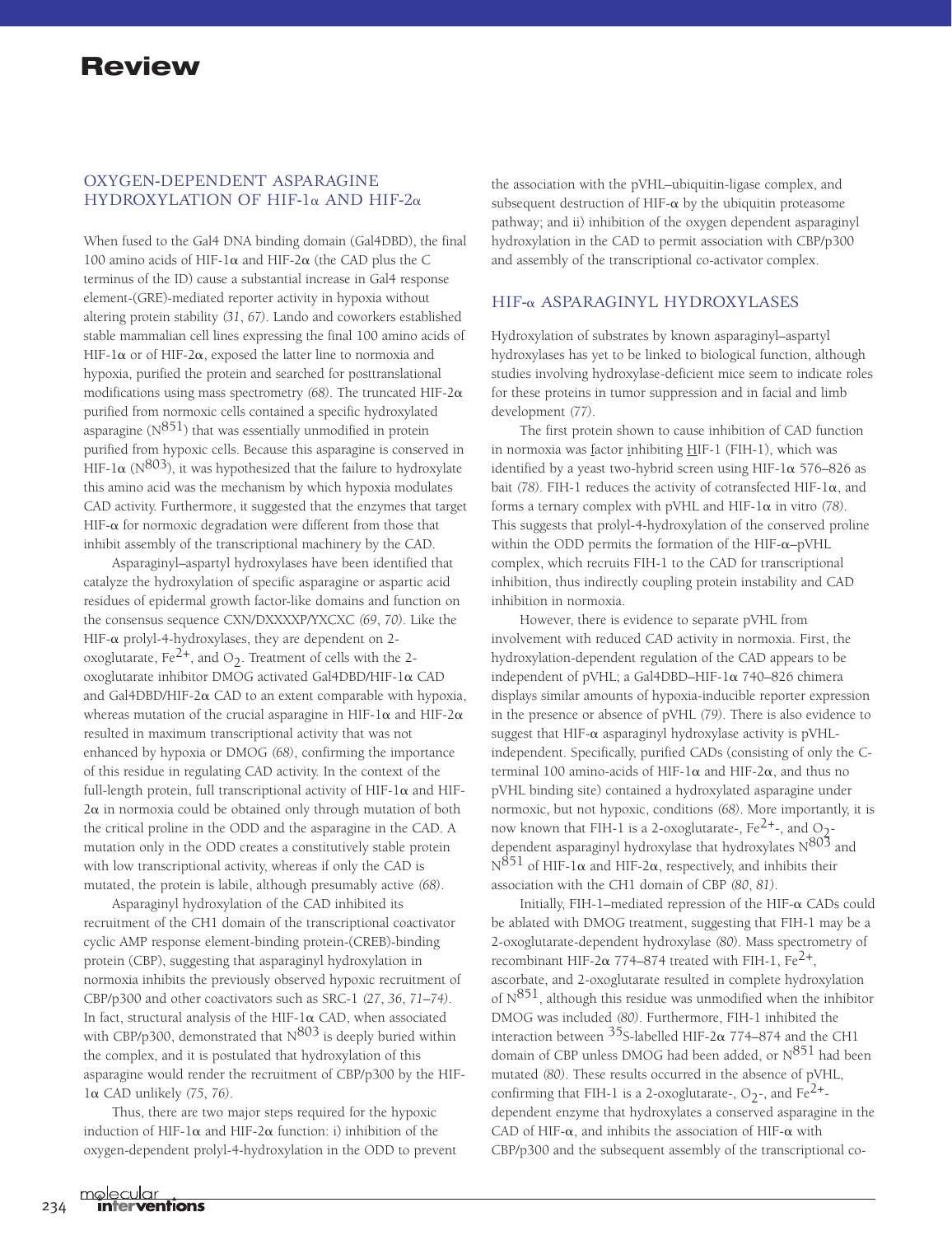

 $N^{851}$  in HIF-2 $\alpha$ ) is hydroxylated by an O<sub>2</sub>-, 2-oxoglutarate-, and Fe<sup>2+</sup>dependent HIF- $\alpha$  asparagine hydroxylase (FIH-1). This inhibits the direct interaction of the C-terminal transactivation domain (CAD) with CBP/p300 and, ultimately, the assembly of the transcriptional coactivator complex. In hypoxia, the required  $O<sub>2</sub>$  tension for asparaginyl hydroxylase activity is deficient. As a result, CBP/p300 can associate with the unhydroxylated CAD and potentiate transcriptional activtity.

activator complex. Presumably, hypoxia blocks this inhibition by depriving the enzyme of the required  $O<sub>2</sub>$  ultimately permitting the potentiation of HIF- $\alpha$  CAD activity (Figure 4). Although HIF- $\alpha$  prolyl-4-hydroxylase-mediated inhibition of HIF- $\alpha$  activity is reduced in hypoxia *(62)*, FIH-1 can inhibit Gal4DBD–HIF-1 727–826 in both normoxia and hypoxia when overexpressed in cell culture *(80)*, so the possibility that the functions of FIH-1 and also the prolyl hydroxylases are mediated by factors in addition to dioxygen affinity cannot be discounted. For example, FIH-1 might be able to compete with CBP/p300 for binding to the HIF- $\alpha$  CADs even in hypoxia.

Thus, the discovery of the HIF- $\alpha$  prolyl-4-hydroxylases and asparaginyl hydroxylases and their respective independent involvement in regulating protein stability and transcriptional activity supports the two-step model of HIF- $\alpha$  function (Figure 5). Future studies will presumably concentrate on characterizing the oxygen binding constants of each of the enzymes, their expression patterns, and specific roles in vivo in regulating  $HIF-\alpha$  activity. It will also be intriguing to identify other substrates of the HIF- $\alpha$ 

prolyl-4-hydroxylases and aspartyl–asparaginyl hydroxylases and to determine their fates after hydroxylation. These could be proteins that are controlled posttranslationally to aid adaptation to hypoxia. Hydroxylation could even confer novel functional switches to these substrates.

**HRE target gene**

#### OTHER FORMS OF HIF-1 $\alpha$  AND HIF-2 $\alpha$ REGULATION

Although it is now clear that both classes of hydroxylases are vital oxygen sensors in HIF- $\alpha$  regulation, it would be premature to suggest that the HIF- $\alpha$  prolyl-4-hydroxylases and asparaginyl hydroxylases are the only oxygen sensors and mediators of HIF-1 $\alpha$ and HIF-2 $\alpha$  stability and transcriptional activity.

An array of cytokines including insulin and the IGFs has been shown to regulate HIF- $\alpha$  through the phosphatidylinositol-3' kinase (PI3K) pathway, probably through an increased rate of translation *(*summarized in *82)*. There is also a proposed role for reactive oxygen species (ROS) in the control of HIF- $\alpha$ , although it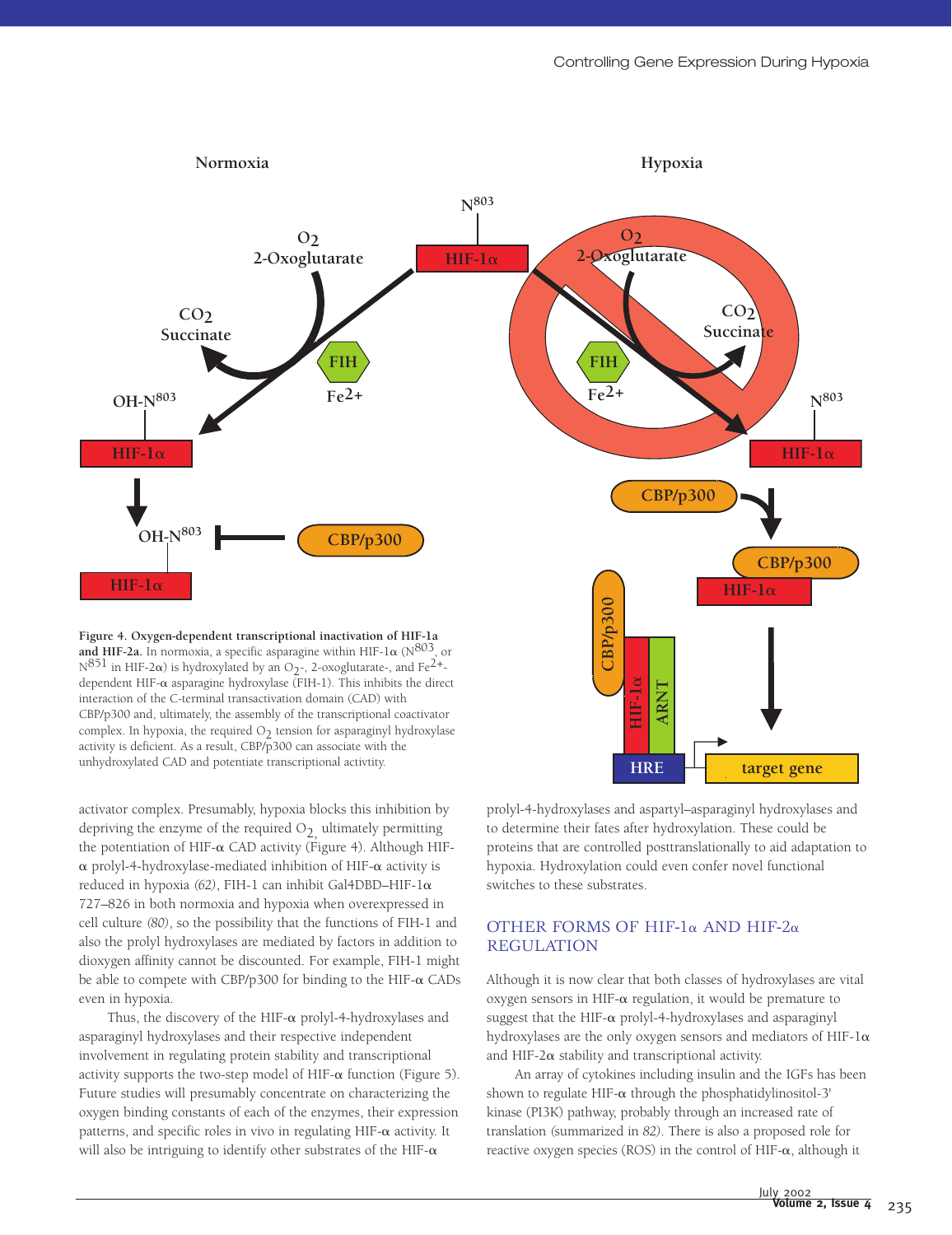



**Figure 5. Two step model for the induction of HIF-1a and HIF-2a function.** There are two major steps required for the hypoxic induction of HIF-1 $\alpha$  and HIF-2 $\alpha$  activity: i) inhibition of the oxygen-dependent prolyl-4-hydroxylation in the ODD to prevent the association with the pVHL–E3-ubiquitin-ligase complex (VHL), and ii) subsequent destruction by the ubiquitin (Ub) proteasome pathway, and inhibition of the oxygendependent asparaginyl hydroxylation in the CAD to permit association with CBP/p300, subsequent assembly of the transcriptional co-activator complex, and transcription of HIF-  $\alpha$  target genes. The prolyl-4-hydroxylases (PHDs) and asparaginyl hydroxlase (FIH-1) function independently, with HIF- $\alpha$  currently as their only known substrate.

is unclear whether they induce (83) or repress (34) HIF-α function.

HIF-1 $\alpha$  interacts with the p53 tumor suppressor gene in vivo *(84)*, and promotes the ubiquitin proteasome-mediated destruction of HIF-1 $\alpha$  through the Mdm-2 E3 ubiquitin ligase *(85)*. Whereas pVHL performs a role in normoxia by promoting the degradation of the appropriately prolyl-4-hydroxylated HIF- $\alpha$  subunit, p53 might regulate  $HIF-\alpha$  concentrations in hypoxia. Indeed, this is particularly likely given that angiogenesis of tumors derived from *p53–/–* lines is greater than in *p53+/+* lines and more specifically,  $p53^{-/-}$  lines showed greater HIF-1 $\alpha$ -mediated VEGF activity in hypoxia than do *p53+/+* counterparts *(85)*. Elucidating where p53 interacts with HIF-1 $\alpha$  and HIF-2 $\alpha$  and what modifications, if any,

permit or inhibit association may shed light on p53's role in controlling HIF- $\alpha$  function.

#### DIFFERENTIAL FUNCTIONS OF HIF-1 $\alpha$  AND  $HIF-2\alpha$

HIF-1 $\alpha$  and HIF-2 $\alpha$  share 48% amino acid identity (19), and both are stabilized and transcriptionally activated by hypoxia; however, there is strong evidence to suggest each protein possesses unique qualities and distinct biological roles, and although many direct HIF-1α target genes have been widely studied *(listed in 13)*, none has been positively identified for HIF-2 $\alpha$ .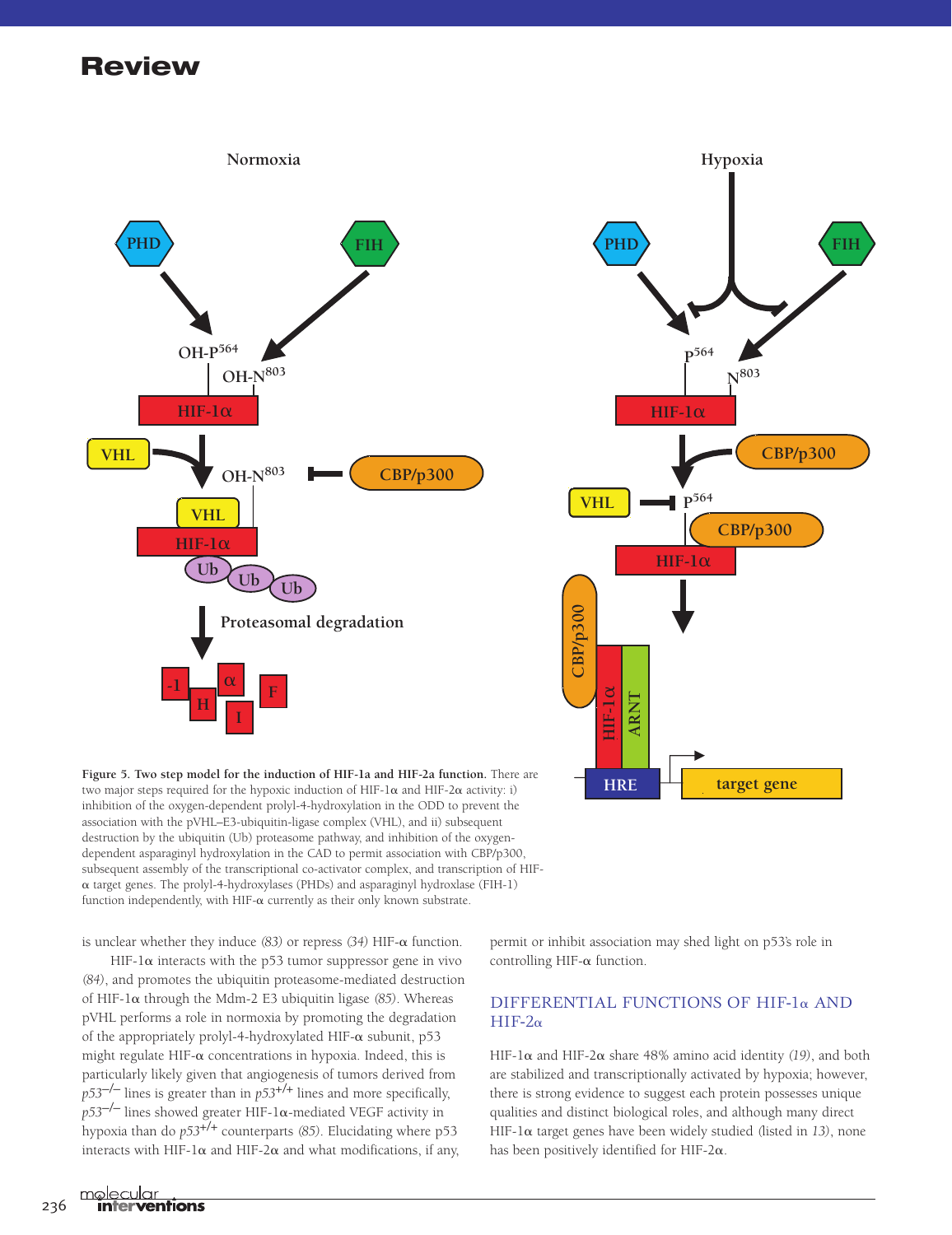This is particularly evident in light of studies on  $HIF-1\alpha^{-/-}$  or *HIF-2* $\alpha$ <sup>-/–</sup> mice. *Hif1* $\alpha$ <sup>-/–</sup> mouse embryos die by E11 as a consequence of defective vascularization as well as heart malformation and incomplete neural tube closure *(86*, *87)*. Furthermore, in  $Hif1\alpha^{-/-}$  embryonic stem (ES) cells exposed to 20%  $O<sub>2</sub>$  (normoxia), the expression of mRNA transcripts encoding glucose transporters and glycolytic enzymes, and the rate of cell division are decreased compared to those of wild-type ES cells  $(86)$ . When exposed to  $1\%$  O<sub>2</sub> (hypoxia), the expression of VEGF mRNA is lower than that found in similarly treated wild-type cells *(86)*. In contrast, mice embryos lacking HIF-2 $\alpha$  develop a normal circulatory system; however, they die by E16.5 as a result of blood congestion caused by bradycardia  $(22)$ . A role for HIF-2 $\alpha$  in the biosynthesis or release of the heart-rate–mediating catecholamines (such as norepinephrine) has been hypothesized given that HIF- $2\alpha$  is highly expressed in the organ of Zuckerkandl (the primary source of embryonic catecholamine production) and that HIF-2 $\alpha$ deficient embryos contain a significantly reduced level of catecholamines. Embryonic lethality was rescued by the addition of DOPS (a precursor to norepinephrine) to the mother's diet, although the mice died within twenty-four hours of birth, because of the discontinued supply of DOPS *(22)*. However, a second study implicates HIF-2 $\alpha$  in vascular remodelling *(88)*. In this study,  $Hi/2\alpha^{-/-}$  mice died by E12.5. Although vascularization of the embryo had taken place, there was inadequate fusion or subsequent vascular assembly. Recently, a third report has associated HIF-2 $\alpha$  loss in mice with an impediment in fetal lung maturation *(89)*. Those *Hif2* $\alpha$ <sup>-/-</sup> mice that did not die from cardiac failure before E13.5 died shortly after birth due to respiratory distress syndrome caused by decreased VEGF expression in alveolar epithelia, resulting in the insufficient production of lung surfactant. The difference in phenotypes, and subsequently, the postulated roles for HIF-2 $\alpha$  in the three studies are unclear, but they are thought to be a consequence of utilizing different ES cell and mouse strains. Nonetheless, ubiquitously expressed HIF-1 $\alpha$ does not compensate for the lack of HIF-2 $\alpha$  in any of the reports, and thus HIF-2 $\alpha$  appears to perform a distinct role in embryogenesis and may do also in the developed organism.

The DNA binding activity of HIF-2 $\alpha$ , but not HIF-1 $\alpha$ , is regulated by reducing conditions in the cell. A cysteine residue present in the basic DNA binding region of HIF-2 $\alpha$  must be reduced by the redox factor Ref-1 before HIF-2 $\alpha$  can bind DNA  $(90)$ . This is not the case for HIF-1 $\alpha$ , where serine is present in the equivalent position (the only difference between the amino acid sequences of the basic regions in their DNA binding regions) and DNA binding is constitutive *(90)*. This identifies at least one mechanism of differential regulation of HIF-1 $\alpha$  and HIF-2 $\alpha$ activity.

The renal cell carcinoma cell line 786-0 produces detectable levels of HIF-2 $\alpha$ , but not HIF-1 $\alpha$ . Because 786-0 expresses a non-functioning, truncated pVHL, HIF-2 $\alpha$  expression is not regulated by hypoxia *(47)*. Recent studies using the 786-0 line

have helped resolve HIF- $2\alpha$ 's function in vivo and demonstrated that pVHL's function as a tumor suppressor protein is linked, at least in part, to its ability to regulate HIF-2 $\alpha$  expression (91, 92). Expression of HIF-1 $\alpha$  mutated at P<sup>564</sup> in 786-0 cells where wildtype pVHL had been stably reintroduced was sufficient to recover the morphological phenotype observed in the originally pVHLdeficient cells. However, unlike constitutive HIF-2 $\alpha$  expression, the deregulated expression of the  $P^{564}$ -containing HIF-1 $\alpha$ mutant could not increase the rate of tumor growth when these cells were injected into mice *(91)*, suggesting a tumor-promoting role for HIF-2 $\alpha$ , and not HIF-1 $\alpha$ , in the context of 786-0 cells. Although all of these studies provide clues as to the different roles of HIF-1 $\alpha$  and HIF-2 $\alpha$ , a great deal more work is required to understand the mechanisms of differential activation, specific target genes, and the respective pre- and post-natal roles for HIF- $1\alpha$  and HIF-2 $\alpha$ .

#### THE ROLE OF HIF-1 $\alpha$  AND HIF-2 $\alpha$  IN DISEASE

VHL disease now appears to be manifested in most circumstances as a consequence of deregulated HIF- $\alpha$ , which is involved in tumor progression. However, it was evident prior to the appreciation of  $pVHL$ 's function that HIF- $\alpha$  plays a role in non-VHL-associated cancers. As it grows, a tumor ultimately requires neovascularization in order to supply its cells with oxygen, and to overcome the deficiencies in gas  $(O_2)$  diffusion. Hypoxic regions within the tumor can increase HIF- $\alpha$  stability and transcriptional activity, VEGF expression, and ultimately, angiogenesis; HIF-1 $\alpha$  and HIF-2 $\alpha$  are overexpressed in many tumors, presumably as a result of hypoxia within the tumor *(*reviewed in *82)*. Indeed, early studies demonstrated not only the hypoxia inducible nature of VEGF expression in cell culture, but also its increased expression in vascularizing tumors *(2*, *93)*. The subsequent identification of VEGF as a HIF-1 $\alpha$  target implicated the latter in tumor angiogenesis (94). This was confirmed with the use of  $HIF-I\alpha^{-/-}$  ES cells *(87)*, which displayed a reduced ability (as compared with wild-type cells) to form tumors in immunocompromised mice because of reduced size and decreased vascularization, presumably due to compromised VEGF expression *(87*, *95)*. Interestingly, hypoxia-induced apoptosis in  $HIF-1\alpha^{+/+}$  ES cells was increased in comparison to that in  $HIF 1\alpha^{-/-}$  cells, suggesting that HIF-1 $\alpha$  may play a role in inhibiting cell growth in some tumors while promoting growth in others *(95)*. HIF- $1\alpha$  has also been implicated in the Warburg effect, a poorly understood phenomenon where cancer cells display a high rate of aerobic glycolysis *(96)*. It has been proposed that the observed increase in glycolytic enzyme expression is caused by constitutive HIF-1 $\alpha$  activity (97). Conversely, it has also been suggested that the glycolytic end products lactate and pyruvate may induce HIF- $1\alpha$ accumulation *(98)*. Hence, in addition to an important role in tumor angiogenesis, HIF- $\alpha$  is also implicated in regulating other major biochemical processes involved in tumor formation and progression.

The development of a potential antiangiogenic therapy has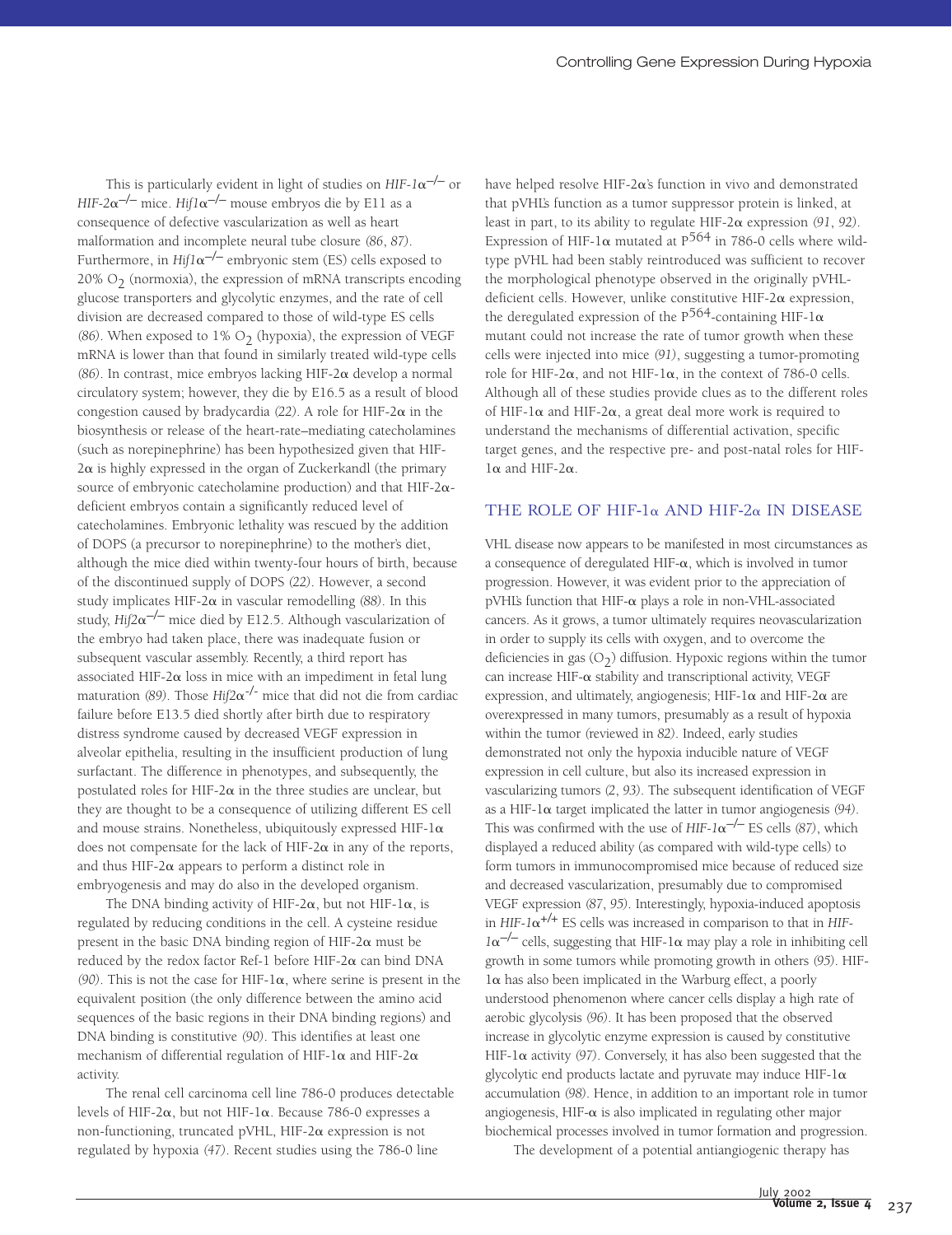stemmed from studies using a peptide derived from the last fortyone amino acids of HIF-1 $\alpha$ —essentially the CAD—that is able to bind and sequester the CH1 domain of CBP *(99)*. This peptide attenuated hypoxia-induced reporter activity in cell culture and reduced VEGF mRNA expression in normoxia and hypoxia *(99)*. Furthermore, expression of this peptide in tumor cell lines reduced tumor growth in mouse models with diminished vessel density. This suggests that the HIF- $\alpha$ –CBP interaction may be a good therapeutic target *(99)*. However, target specificity is a concern because the CH1 domain associates with numerous transcription factors, and any inhibitor may serve as a negative regulator of these proteins as well, as was the case with the transcription factor STAT2 in this study *(99)*.

The inhibitory PAS protein (IPAS) consists of a bHLH and a PAS domain but no transactivation domain *(100)*. In vitro binding studies demonstrate that IPAS binds to HIF- $1\alpha$  (but not ARNT), and the resultant heterodimer does not associate with an HRE, suggesting that IPAS may serve as a dominant negative regulator of HIF-1 $\alpha$  (100). IPAS mRNA is expressed predominantly in the eye, suggesting a role in inhibiting angiogenesis in the cornea *(100)*. Indeed, not only do tumors derived from cells that express IPAS display a slower growth rate and decreased vascular density when compared to those initiated from wild-type cells, but primary corneal cells transfected with an antisense IPAS expression vector displayed enhanced hypoxic inducibility of VEGF mRNA *(100)*. Furthermore, expression of antisense IPAS in the cornea of mice induced angiogenesis of the cornea *(100)*. It is imperative that the cornea experiences little vascularization because the presence of vessels would severely inhibit the passage of light to the retina. The identification of IPAS primarily in the eye suggests a mechanism by which HIF- $1\alpha$ -induced angiogenesis is reduced in periods of localized hypoxia, such as during closure of the eyelids. Interestingly, IPAS, identified by Gu and coworkers, is a splice variant of the HIF-3 $\alpha$  paralog (101, 102). Accounting for this, it is odd that IPAS associates with HIF- $1\alpha$ and not ARNT *(100)*, although this would seem preferable, given the involvement of ARNT in the function of other transcription

factors. Nonetheless, if the IPAS binding capacity is limited to interactions with HIF- $\alpha$ , IPAS or a similarly functioning variant could be administered as an antiangiogenic agent in newly established tumors.

Increased HIF- $\alpha$  expression also holds great promise for the treatment of certain diseases. Strokes and heart attacks are caused by localized hypoxia manifested as cerebral and myocardial ischemia, respectively. A potential preventive therapy for these conditions might involve HIF-1 $\alpha$ - or HIF-2 $\alpha$ -activated VEGF expression to induce neovascularization of the target area *(103)*, which would provide an increased blood flow and oxygen supply to disease-prone areas of the brain and heart and reduce harmful responses to ischemia. In fact, recent studies have shown that overexpressing HIF-1 $\alpha$  in mice promotes enhanced vascularization with few of the defects seen when VEGF alone is overexpressed, such as vascular leakage and inflammation *(104)*. Therefore, the administration of drugs that activate HIF-1 $\alpha$ , or HIF-2 $\alpha$ , or both, and induce VEGF-controlled vascularization of the effected area is a viable option in the treatment of ischemic diseases. The recent discovery of hydroxylases as key oxygen sensors make them attractive targets because disruption of their activity should collectively stabilize and activate HIF- $\alpha$  thereby inducing angiogenesis. The importance of two classes of hydroxylases and multiple genes also suggests that specific targeting may be able to achieve differential results.

## **CONCLUSION**

There has been a rapid advance in the understanding of the molecular mechanisms that regulate responses to hypoxia in mammalian cells. The most recent studies have finally unravelled how a reduction in cellular oxygen can be sensed and translated into enhancing the activity of HIF-1 $\alpha$  and HIF-2 $\alpha$ , and ultimately, counteracting oxygen deprivation. Given their clear importance to tumor vascularization and ischemic disease. HIF-1 $\alpha$  and HIF-2 $\alpha$ or any of the hydroxylases that mediate their function should serve as effective therapeutic targets.

#### *References*

- 1. Goldberg, M.A., Dunning, P., and Bunn, H.F. Regulation of the erythropoietin gene: Evidence that the oxygen sensor is a heme protein. *Science* **242**, 1412–1415 (1988).
- 2. Shweiki, D.A., Itin, A., Soffer, D., and Keshet, E. Vascular endothelial growth factor induced by hypoxia may mediate hypoxia-initiated angiogenesis. *Nature* **359**, 843–845 (1992).
- 3. Ebert, B.L., Firth, J.D., and Ratcliffe, P.J. Hypoxia and mitochondrial inhibitors regulate expression of glucose transporter 1 via distinct *cis* acting sequences. *J. Biol. Chem.* **270**, 29083–29089 (1995).
- 4. Firth, J.D., Ebert, B.L., Pugh, C.W., and Ratcliffe, P.J. Oxygen regulated control elements in the phosphoglycerate kinase 1 and lactate dehydrogenase A genes: Similarities with the erythropoietin 3' enhancer. *Proc. Natl. Acad. Sci. U.S.A.* **91**,

6496–6500 (1994).

- 5. Semenza, G.L., Roth, P.H., Fang, H.M., and Wang, G.L. Transcriptional regulation of genes encoding glycolytic enzymes by hypoxia inducible factor 1. *J. Biol. Chem.* **269**, 23757–23763 (1994).
- 6. Semenza, G.L., Nejfelt, M.K., Chi, S.M., and Antonarkos, S.E. Hypoxiainducible nuclear factors bind to an enhancer element located 3' to the human erythropoietin gene. *Proc.*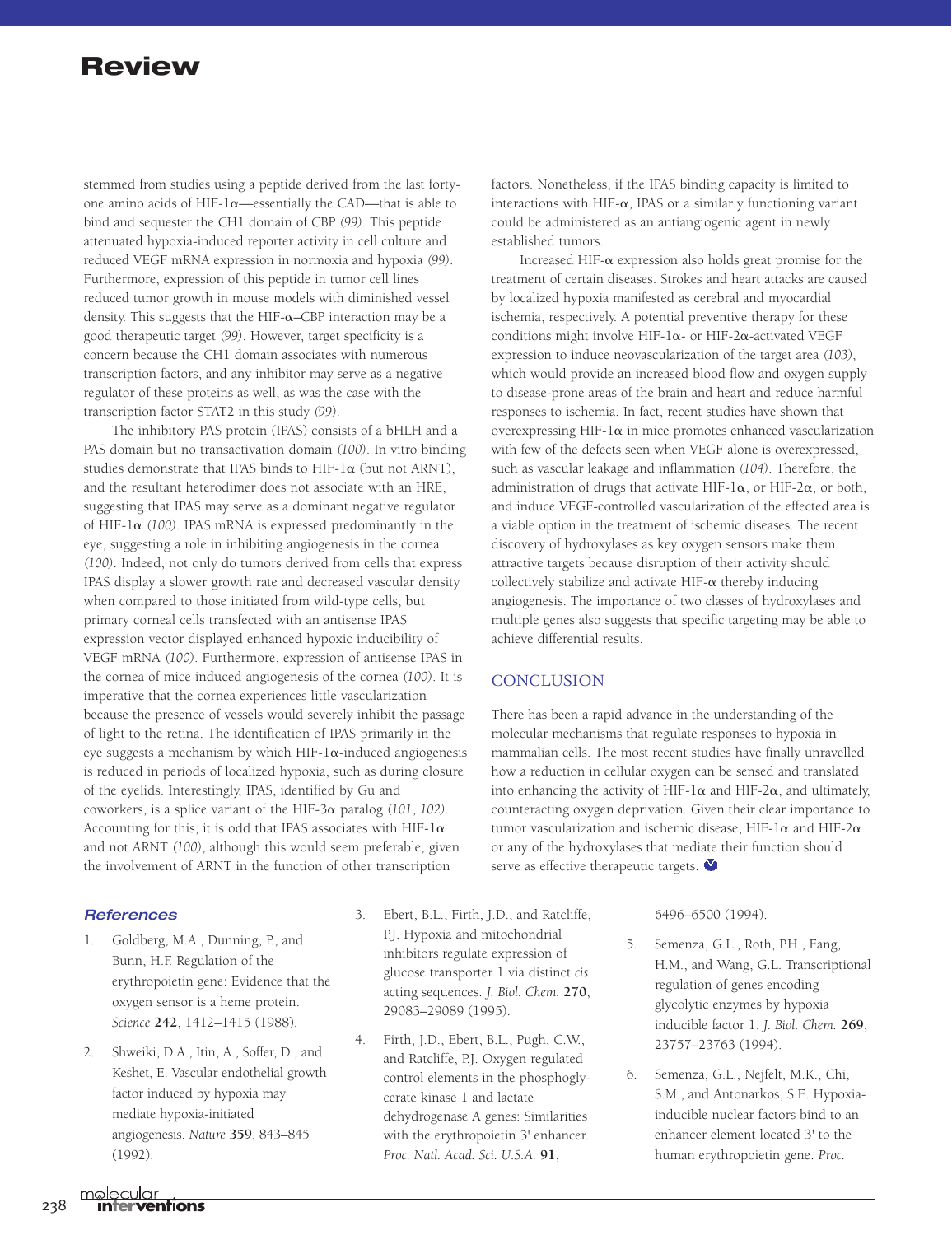*Natl. Acad. Sci. U.S.A.* **88**, 5680–5684 (1991).

- 7. Semenza, G.L. and Wang, G.L. A nuclear factor induced by hypoxia via *de novo* protein synthesis binds to the human erythropoietin gene enhancer at a site required for transcriptional activation. *Mol. Cell. Biol*. **12**, 5447–5454 (1992).
- 8. Wang, G.L., Jiang, B.H., Rue, E.A., and Semenza, G.L. Hypoxia inducible factor is a basic-helix-loop-helix-PAS heterodimer regulated by cellular  $O<sub>2</sub>$ tension. *Proc. Natl. Acad. Sci. U.S.A.* **92**, 5510–5514 (1995).
- 9. Maxwell, P.H., Pugh, C.W., and Ratcliffe, P.J. Inducible operation of the erythropoietin 3' enhancer in multiple cell lines: Evidence for a widespread oxygen sensing mechanism. *Proc. Natl. Acad. Sci. U.S.A.* **90**, 2423–2427 (1993).
- 10. Wang, G.L. and Semenza, G.L. General involvement of hypoxia inducible factor 1 in transcriptional response to hypoxia. *Proc. Natl. Acad. Sci. U.S.A.* **90**, 4304–4308 (1993).
- 11. Beck, I., Weinmann, R., and Caro, J. Characterization of hypoxia responsive enhancer in the human erythropoietin gene shows presence of hypoxia inducible 120-kD nuclear DNA binding protein in erythropoietin producing and nonproducing cells. *Blood* **82**, 704–711 (1993).
- 12. Goldberg, M.A. and Schneider, T.J. Similarities between the oxygen sensing mechanisms regulating the expression of vascular endothelial growth factor and erythropoietin. *J. Biol. Chem.* **269**, 4355–4359 (1994).
- 13. Semenza, G.L. HIF-1 and human disease: One highly involved factor. *Genes Dev.* **14**, 1983–1991 (2000).
- 14. Kojima, H., Gu, H., Nomura, S., Caldwell, C.C., Kobata, T., Carmeliet, P., Semenza, G.L., and Sitkovsky, M.V.

Abnormal B lymphocyte development and autoimmunity in hypoxiainducible factor  $1\alpha$ -deficient chimeric mice. *Proc. Natl. Acad. Sci. U.S.A.* **99**, 2170–2174 (2002).

- 15. Kline, D.D., Peng, Y.J., Manalo, D.J., Semenza, G.L., and Prabhakar, N.R. Defective carotid body function and impaired ventilatory responses to chronic hypoxia in mice partially deficient for hypoxia-inducible factor 1. *Proc. Natl. Acad. Sci. U.S.A.* **99**, 821–826 (2002).
- 16. Yun, Z., Maecker, H.L., Johnson, R.S., and Giaccia, A. Inhibition of *PPAR2* expression by the HIF-1-regulated gene *DEC1/Stra13*: A mechanism for regulation of adipogenesis by hypoxia. *Dev. Cell.* **2**, 331–341 (2002).
- 17. Bruick, R.K. Expression of the gene encoding the proapoptotic Nip3 protein is induced by hypoxia. *Proc. Natl. Acad. Sci. U.S.A.* **97**, 9082–9087 (2000).
- 18. Tian, H., McKnight, S.L., and Russell, D.W. Endothelial PAS domain protein 1 (EPAS1), a transcription factor selectively expressed in endothelial cells. *Genes Dev*. **11**, 72–82 (1997).
- 19. Ema, M., Taya, S., Tokotani, N., Sogowa, K., Matsuda, Y., and Fujii-Kuriyama, Y. A novel bHLH-PAS factor with close sequence similarity to hypoxia inducible factor  $1\alpha$ regulates VEGF expression and is potentially involved in lung and vascular development. *Proc. Natl. Acad. Sci. U.S.A.* **94**, 4273–4278 (1997).
- 20. Flamme, I., Frohlich, T., von Reutern, M., Kappel, A., Damert, A., and Risau, R. HRF, a puatative basic helixloop-helix-PAS domain transcription factor is closely related to hypoxiainducible factor- $1\alpha$  and developmentally expressed in blood vessels. *Mech. Dev.* **63**, 51–60 (1997).
- 21. Hogenesch, J.B., Chan, W.K., Jackiw, V.H., Brown, R.C., Gu, Y.Z., Pray-

Grant, M., Perdew, G.H., and Bradfield, C.A. Characterization of a subset of the basic-helix-loop-helix-PAS superfamily that interacts with components of the dioxin signaling pathway. *J. Biol. Chem.* **272**, 8581– 8593 (1997).

- 22. Tian, H., Hammer, R.E., Matsumoto, A.M., Russell, D.W., and McKnight, S.L. The hypoxia responsive transcription factor EPAS1 is essential for catecholamine homeostasis and protection against heart failure during embryonic development. *Genes Dev.* **12**, 3320–3324 (1998).
- 23. Reyes, H., Reisz-Porszasz, S., and Hankinson, O. Identification of the Ah receptor nuclear translocator protein (Arnt) as a component of the DNA binding form of the Ah receptor. *Science* **256**, 1193–1195 (1992).
- 24. Crews, S.T. Control of cell lineage specific development and transcription by bHLH-PAS proteins. *Genes Dev.* **12**, 607–620 (1998).
- 25. Jiang, B.H., Rue, E., Wang, G.L., Roe, R., and Semenza, G.L. Dimerization, DNA binding and transactivation properties of hypoxia-inducible factor 1. *J. Biol. Chem.* **271**, 17771–17778 (1996).
- 26. Zelzer, E., Wappner, P., and Shilo, B.Z. The PAS domain confers target gene specificity of Drosophila bHLH/PAS proteins. *Genes Dev.* **11**, 2079–2089 (1997).
- 27. Kallio, P.J., Okamoto, K., O'Brien, S., Carrero, P., Makino, Y., Tanaka, H., and Poellinger, L. Signal transduction in hypoxic cells: Inducible nuclear translocation and recruitment of the CBP/p300 coactivator by the hypoxia inducible factor- $1\alpha$ . *EMBO J.* **17**, 6573–6586 (1998).
- 28. Guillemin, K. and Krasnow, M.A. The hypoxic response: Huffing and HIFing. *Cell* **89**, 9–12 (1997).
- 29. Kallio, P.J., Pongratz, I., Gradin, K.,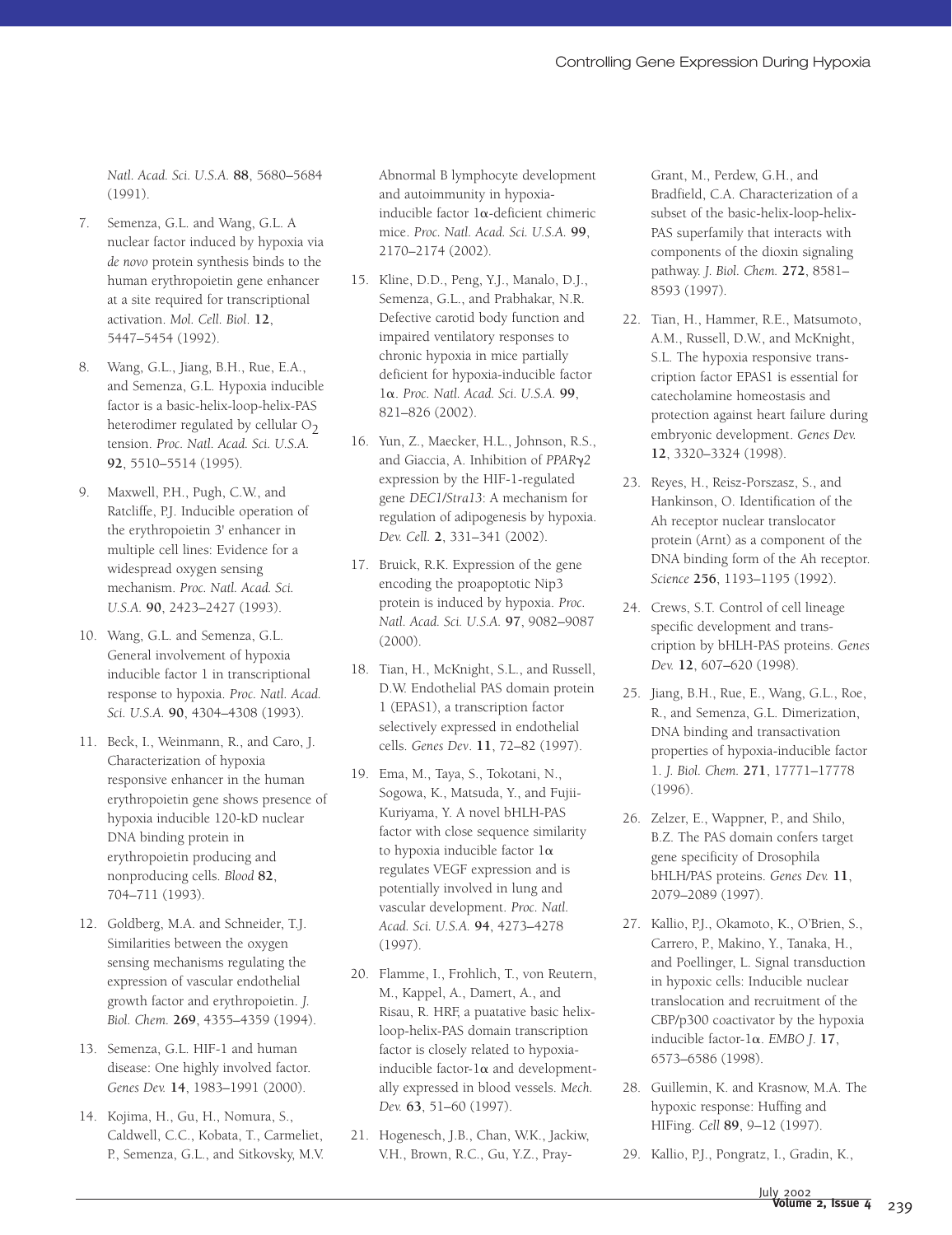McGuire, J., and Poellinger, L. Activation of the hypoxia inducible factor  $1\alpha$ : Posttranscriptional regulation and conformational change by recruitment of the Arnt transcription factor. *Proc. Natl. Acad. Sci. U.S.A.* **94**, 5667–5672 (1997).

- 30. Wiesener, M.S., Turley, H., Allen, W.E. et al. Induction of endothelial PAS domain protein 1 by hypoxia: Characterization and comparison with hypoxia inducible factor  $1\alpha$ . *Blood* 92, 2260–2268 (1998).
- 31. Salceda, S. and Caro, J. Hypoxia inducible factor  $l\alpha$  (HIF- $l\alpha$ ) protein is rapidly degraded by the ubiquitin proteasome system under normoxic conditions. *J. Biol. Chem.* **272**, 22642–22647 (1997).
- 32. Huang, L.E., Gu, J., Schau, M., and Bunn, H.F. Regulation of hypoxia inducible factor  $1\alpha$  is mediated by an  $O<sub>2</sub>$ -dependent degradation domain via the ubiquitin proteasome pathway. *Proc. Natl. Acad. Sci. U.S.A.* **95**, 7987–7992 (1998).
- 33. Kallio, P.J., Wilson, W.J., O'Brien, S., Makino, Y., and Poellinger, L. Regulation of the hypoxia-inducible transcription factor  $1\alpha$  by the ubiquitin-proteasome pathway. *J. Biol. Chem.* **274**, 6519–6525 (1999).
- 34. Huang, L.E., Arany, Z., Livingston, D.M., and Bunn, H.F. Activation of hypoxia inducible transcription factor depends primarily upon redoxsensitive stabilization of its  $\alpha$  subunit. *J. Biol. Chem.* **271**, 32253–32259 (1996).
- 35. O'Rourke, J.F., Tian, Y.M., Ratcliffe, P.J., and Pugh, C.W. Oxygen regulated and transactivation domains in endothelial PAS protein 1: Comparison with hypoxia inducible factor  $1\alpha$ . *J. Biol. Chem.* 274, 2060–2071 (1999).
- 36. Ema, M., Hirota, K., Mimura, J., Abe, H., Yodoi, J., Sogawa, K., Poellinger, L., and Fujii-Kuriyama, Y. Molecular

mechanisms of transcription activation by HLF and HIF- $1\alpha$  in response to hypoxia: Their stabilization and redox signal induced interaction with CBP/p300. *EMBO J.* **18**, 1905–1914 (1999).

- 37. Iliopoulos, O., Kible, A., Gray., S., and Kaelin, W.G. Tumor suppression by the human von Hippel-Landau gene product. *Nat. Med.* **1**, 822–826 (1995).
- 38. Lisztwan, J., Imbert, G., Wirbeleauer, C., Gstaiger, M., and Krek, W. The von Hippel-Lindau tumor suppressor protein is a component of an E3 ubiquitin protein ligase activity. *Genes Dev*. **13**, 1822–1833 (1999).
- 39. Iwai, K., Yamanaka, K., Kamura, T., Minato, N., Conaway, R.C., Conaway, J.W., Klausner, R.D., and Pause, A. Identification of the von Hippel-Lindau tumor suppressor protein as part of an active E3 ubiquitin ligase complex. *Proc. Natl. Acad. Sci. U.S.A.* **96**, 12436–12441 (1999).
- 40. Kibel, A., Iliopoulos, O., DeCaprio, J.A., and Kaelin, W.G. Binding of the von Hippel-Lindau tumor suppressor protein to elongin B and C. *Science* **269**, 1444–1446 (1995).
- 41. Pause, A., Lee, S. Worrell, R.A., Chen, D.Y.T., Burgess, W.H., Linehan, W.M., and Klausner, R.D. The von Hippel-Lindau tumor suppressor gene product forms a stable complex with human CUL-2, a member of the Cdc53 family of proteins. *Proc. Natl. Acad. Sci. U.S.A.* **94**, 2156–2161 (1997).
- 42. Lonergan, K.M., Iliopoulos, O., Ohh, M., Kamura, T., Conaway, R.C., Conaway, J.W., and Kaelin, W.G. Regulation of hypoxia-inducible mRNAs by the von Hippel-Lindau tumor suppressor protein requires binding to complexes containing elongins B/C and Cul2. *Mol. Cell. Biol.* **18**, 732–741 (1998).
- 43. Kamura, T., Koepp, D.M., Conrad,

M.N. et al. Rbx1, a component of the VHL tumor suppressor complex and SCF ubiquitin ligase. *Science* **284**, 657–661 (1999).

- 44. Ivan, M. and Kaelin, W.G. The von-Hippel-Lindau tumor suppressor protein. *Curr. Opin. Genet. Dev.* **11**, 27–34 (2001).
- 45. Gnarra, J.R., Zhou, S., Merrill, M.J., Wagner, J.R., Krumm, A., Papavassiliou, E., Oldfield, E.H., Klausner, R.D. and Linehan, W.M. Post-transcriptional regulation of vascular endothelial growth factor mRNA by the product of the *VHL* tumor suppressor gene. *Proc. Natl. Acad. Sci. U.S.A.* **93**, 10589–10594 (1996).
- 46. Iliopuolos, O., Levy, A.P., Jiang, C., Kaelin, W.G., and Goldberg, M.A. Negative regulation of hypoxia inducible genes by the von Hippel-Lindau protein. *Proc. Natl. Acad. Sci. U.S.A.* **93**, 10595–10599 (1996).
- 47. Maxwell, P.H., Wiesener, M.S., Chang, G.W. et al. The tumor suppressor protein VHL targets hypoxia inducible factors for oxygen dependent proteolysis. *Nature* **399**, 271–275 (1999).
- 48. Ohh, M., Park, C.W., Ivan, M., Hoffman, M.A., Kim, T.Y., Huang, L.E., Pavletich, N., Chau, V., and Kaelin, W.G. Ubiquitination of hypoxia inducible factor requires direct binding to the  $\beta$  domain of the von Hippel-Lindau protein. *Nat. Cell. Biol.* **2**, 423–427 (2000).
- 49. Cockman, M.E., Masson, N., Mole, D.R. et al. Hypoxia inducible factor- $\alpha$ binding and ubiquitylation by the von Hippel-Lindau tumor suppressor protein. *J. Biol. Chem.* **275**, 25733–25741 (2000).
- 50. Tanimoto, K., Makino, Y., Pereira, T., and Poellinger, L. Mechanism of regulation of the hypoxia inducible factor  $1\alpha$  by the von Hippel-Lindau tumor suppressor protein. *EMBO J.*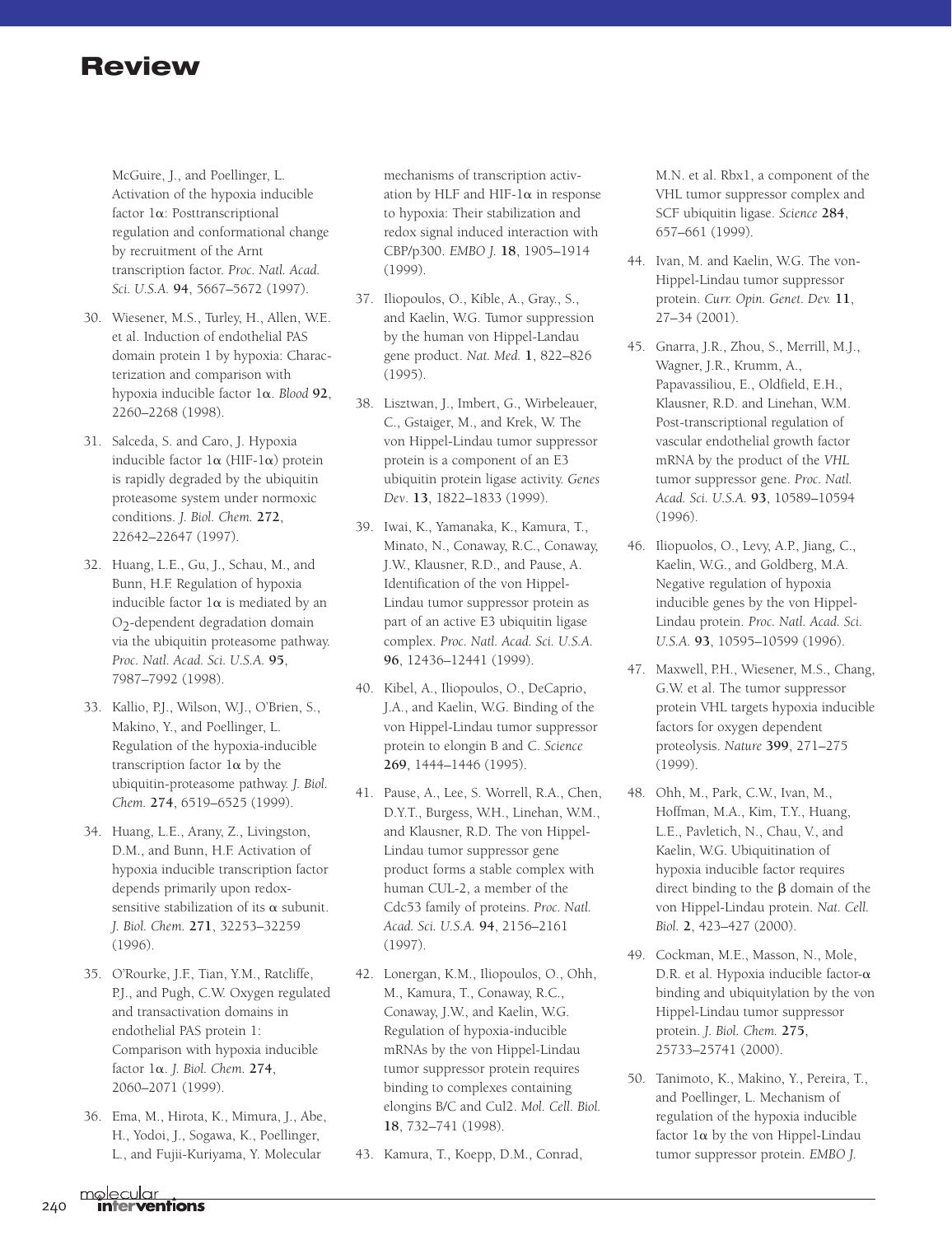**19**, 4298–4309 (2000).

- 51. Kamura, T., Sato, S., Iwai, K., Czyzyk-Krzeska, M., Conaway, R.C., and Conaway, J.W. Activation of HIF- $1\alpha$ ubiquitination by a reconstituted von Hippel-Lindau (VHL) tumor suppressor complex. *Proc. Natl. Acad. Sci. U.S.A.* **97**, 10430–10435 (2000).
- 52. Clifford, S.C., Cockman, M.E., Smallwood, A.C., Mole, D.R., Woodward, E.R., Maxwell, P.H., Ratcliffe, P.J. and Maher E.R. Contrasting effects on HIF-1 $\alpha$ regulation by disease causing pVHL mutations correlate with patterns of tumorigenesis in von Hippel-Lindau disease. *Hum. Mol. Genet.* **10**, 1029–1038 (2001).
- 53. Hoffman, M.A., Ohh, M., Yang, H., Klco, J.M., Ivan, M. and Kaelin, W.G. von Hippel-Lindau protein mutants linked to type 2C VHL disease preserve the ability to downregulate HIF. *Hum. Mol. Genet.* **10**, 1019–1027 (2001).
- 54. Ohh, M., Yauch, R.L., Lonergan, K.M. et al. The von Hippel-Lindau tumor suppressor protein protein is required for proper assembly of an extracellular fibronectin matrix. *Mol. Cell* **1**, 959–968 (1998).
- 55. Ivan, M., Kondo, K., Yang, H. et al. HIF- $\alpha$  targeted for VHL-mediated destruction by proline hydroxylation: Implications for O<sub>2</sub> sensing. Science **292**, 464–468 (2001).
- 56. Jaakkola, P., Mole, D.R., Tian, Y.M. et al. Targeting of HIF- $\alpha$  to the von Hippel-Lindau ubiquitylation complex by  $O<sub>2</sub>$ -regulated prolyl hydroxylation. *Science* **292**, 468–472 (2001).
- 57. Yu, F., White, S.B., Zhao, Q., and Lee, F.S. HIF-1 $\alpha$  binding to VHL is regulated by stimulus sensitive proline hydroxylation. *Proc. Natl. Acad. Sci. U.S.A.* **98**, 9630–9635 (2001).
- 58. Min, J.H., Yang, H., Ivan, M., Gertler, F., Kaelin, W.G., and Pavletich, N.P. Structure of an HIF- $1\alpha$ -pVHL complex: Hydroxyproline recognition in signaling. *Science* **296**, 1886–1889 (2002).
- 59. Hon, W.C., Wilson, M., Harlos, K. et al. Structural basis for the recognition of hydroxyproline in HIF- $1\alpha$  by pVHL. *Nature* **417**, 975–978 (2002).
- 60. Kivirikko, K. and Myllyharju, J. Prolyl 4-hydroxylases and their protein disulfide isomerase unit. *Matrix Biol.* **16**, 357–368 (1998).
- 61. Epstein, A.C.R., Gleadle, J.M., McNeill, L.A. et al. *C. elegans* EGL-9 and mammalian homologs define a family of dioxygenases that regulate HIF by prolyl hydroxylation. *Cell* **107**, 43–54 (2001).
- 62. Bruick, R.K. and McKnight, S.L. A conserved family of prolyl-4 hydroxylases that modify HIF. *Science* **294**, 1337–1340 (2001).
- 63. Jiang, H., Guo, R., and Powell-Coffman, J.A. The *Caenorhabditis elegans hif-1* gene encodes a bHLH-PAS protein that is required for adaptation to hypoxia. *Proc. Natl. Acad. Sci. U.S.A.* **98**, 7916–7921 (2001).
- 64. Trent, C., Tsung, N., and Horvitz, H.R. Egg-laying defective mutants of the nematode *Caenorhabditis elegans*. *Genetics* **104**, 619–647 (1983).
- 65. Masson, N., Willam, C., Maxwell, P.H., Pugh, C.W., and Ratcliffe, P.J. Independent function of two destruction domains in hypoxiainducible factor- $\alpha$  chains activated by prolyl hydroxylation. *EMBO J.* **20**, 5197–5206 (2001).
- 66. Jiang, B.H., Semenza, G.L., Bauer, C., and Marti, H.M. Hypoxia-inducible factor 1 levels vary exponentially over a physiologically relevant range of  $O_2$ tension. *Am. J. Physiol. Cell. Physiol.* **271**, C1172–C1180 (1996).
- 67. Jiang, B.H., Zheng, J.Z., Leung, S.W., Roe, R., and Semenza, G.L. Transactivation and inhibitory domains of hypoxia inducible factor  $1\alpha$ : Modulation of transcriptional activity by oxygen tension. *J. Biol. Chem.* **272**, 19253–19260 (1997).
- 68. Lando, D., Peet, D.J., Whelan, D.A., Gorman, J.J., and Whitelaw, M.L. Asparagine hydroxylation of the HIF transactivation domain: A hypoxic switch. *Science* **295**, 858–861 (2002).
- 69. Stenflo, J., Holme, E., Lindstedt, S., Chandramouli, N., Huang, L.H., Tam, J.P., and Merrifield, R.B. Hydroxylation of aspartic acid in domains homologous to the epidermal growth factor precursor is catalysed by a 2 oxoglutarate-dependent dioxygenase. *Proc. Natl. Acad. Sci. U.S.A.* **86**, 444–447 (1989).
- 70. Wang, Q., VanDusen, W.J., Petroski, C.J., Garsky, V.M., Stern, A.M., and Friedman, P.A. Bovine liver aspartyl --hydroxylase: Purification and characterization. *J. Biol. Chem.* **266**, 14004–14010 (1991).
- 71. Arany, Z., Huang, L.E., Eckner, R., Bhattacharya, S., Jiang, C., Goldberg, M.A., Bunn, H.F., and Livingston, D.M. An essential role for p300/CBP in the cellular response to hypoxia. *Proc. Natl. Acad. Sci. U.S.A.* **93**, 12969–12973 (1996).
- 72. Ebert, B.L. and Bunn, H.F. Regulation of transcription by hypoxia requires a multiprotein complex that includes hypoxia-inducible factor 1, an adjacent transcription factor, and p300/CREB binding protein. *Mol. Cell. Biol.* **18**, 4089–4096 (1998).
- 73. Gu, J., Milligan, J., and Huang, L.E. Molecular mechanism of hypoxia inducible factor  $1\alpha$ -p300 interaction: A leucine-rich interface regulated by a single cysteine. *J. Biol. Chem.* **276**, 3550–3554 (2001).
- 74. Carrero, P., Okamoto, K., Coumailleau. P., O'Brien, S., Tanaka,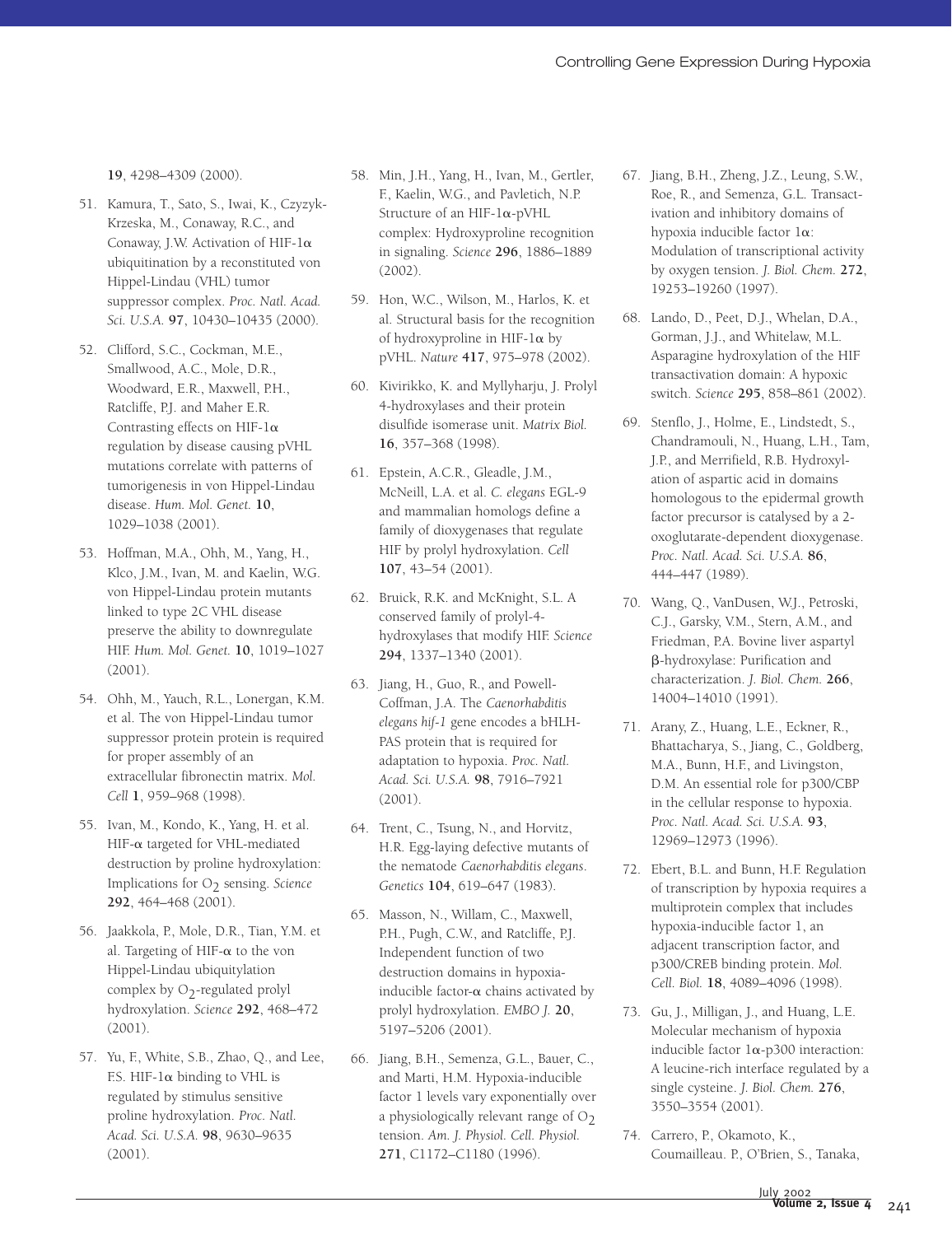H., and Poellinger, L. Redox regulated recruitment of the transcriptional coactivators CREB binding protein and SRC-1 to hypoxia inducible factor 1 $\alpha$ . *Mol. Cell. Biol.* **20**, 402–415 (2000).

- 75. Dames, S.A., Martinez-Yamout, M., De Guzman, R.N., Dyson, J., and Wright, P.E. Structural basis for Hif- $1\alpha$ /CBP recognition in the cellular hypoxic response. *Proc. Natl. Acad. Sci. U.S.A.* **99**, 5271–5276 (2002).
- 76. Freedman, S.J., Sun, Z.Y.J., Poy, F., Kung, A.L., Livingston, D.M., Wagner, G. and Eck, M.J. Structural basis for recruitment of CBP/p300 by hypoxia-inducible factor-1 $\alpha$ . *Proc. Natl. Acad. Sci. U.S.A.* **99**, 5367–5372 (2002).
- 77. Dinchuk, J.E., Focht, R.J., Kelley, J.A. et al. Absence of post-translational aspartyl **β**-hydroxylation of epidermal growth factor domains in mice leads to developmental defects and an increased incidence in intestinal neoplasia. *J. Biol. Chem.* **277**, 12970–12977.
- 78. Mahon, P.C., Hirota, K., and Semenza, G.L. FIH-1: A novel protein that interacts with HIF- $1\alpha$  and VHL to mediate repression of HIF-1 transcriptional activity. *Genes Dev.* **12**, 2675–2686 (2001).
- 79. Sang, N., Fang, J., Srinivas, V., Leshchinsky, I., and Caro J. Carboxylterminal transactivation activity of hypoxia-inducible factor  $1\alpha$  is governed by a von Hippel-Lindau protein-independent, hydroxylation regulated association with p300/CBP. *Mol. Cell. Biol.* **22**, 2984–2992 (2002).
- 80. Lando, D., Peet, D., Gorman, J.J., Whelan, D.A., Whitelaw, M.L., Bruick, R.K. FIH-1 is an asparaginyl hydroxylase enzyme that regulates the transcriptional activity of hypoxiainducible factor. *Genes Dev.* **16**, 1466–1471 (2002).
- 81. Hewitson, K.S., McNeill, L.A.,

Riordan, M.V. et al. Hypoxia inducible factor (HIF) asparagine hydroxylase is identical to factor inhibiting HIF (FIH) and is related to the cupin structural family. *J. Biol. Chem.* **277**, 26351–26355 (2002).

- 82. Semenza, G.L. HIF-1 and tumor progression: Pathophysiology and therapeutics. *Trends Mol. Med.* **8**, S62–S67 (2002).
- 83. Chandel, N.S., McClintock, D.S., Feliciano, C.E., Wood, T.M., Melendez, J.A., Rodriguez, A.M., and Schumacker, P.T. Reactive oxygen species generated at mitochondrial compex III stabilize hypoxiainducible factor- $1\alpha$  during hypoxia. *J*. *Biol. Chem.* **275**, 25130–25138 (2000).
- 84. An, W.G., Kanekal, M., Celeste Simon, M., Maltepe, E., Blagosklonny, M.V. and Neckers, L.M. Stabilization of wild-type p53 by hypoxiainducible factor 1α. *Nature* 392, 405–408 (1998).
- 85. Ravi, R., Mookerjee, B., Bhujwalla, Z.M. et al. Regulation of tumor angiogenesis by p53 induced degradation of hypoxia-inducible factor 1α. *Genes Dev.* 14, 34-44 (2000).
- 86. Iyer, N.V., Kotch, L.E., Agani, F. et al. Cellular and developmental control of  $O<sub>2</sub>$  homeostasis by hypoxia inducible factor 1α. *Genes Dev.* 12, 149-162 (1998).
- 87. Ryan, H.E., Lo, J., and Johnson, R.S. HIF-1 $\alpha$  is required for solid tumor formation and embryonic vascularization. *EMBO J.* **17**, 3005–3015 (1998).
- 88. Peng, J., Zhang, L., Drysdale, L., and Fong, G.H. The transcription factor EPAS-1/hypoxia inducible factor  $2\alpha$ plays an important role vascular remodeling. *Proc. Natl. Acad. Sci. U.S.A.* **97**, 8386–8391 (2000).
- 89. Compernolle, V., Brusselmans, K.,

Acker, T. et al. Loss of HIF-2 $\alpha$  and inhibition of VEGF impair fetal lung maturation, whereas treatment with VEGF prevents fatal respiratory distress in premature mice. *Nat. Med.* **8**, 702–710 (2002).

- 90. Lando, D., Pongratz, I., Poellinger, L., and Whitelaw, M.L. A redox mechanism controls differential DNA binding activities of hypoxia inducible factor (HIF)  $1\alpha$  and HIF-like-Factor. *J. Biol. Chem.* **275**, 4618–4627 (2000).
- 91. Maranchie, J.K., Vasselli, J.R., Riss, J., Bonifacino, J.S., Linehan, W.M., and Klausner, R.D. The contribution of VHL substrate binding and HIF1- $\alpha$  to the phenotype of VHL loss in renal cell carcinoma. *Cancer Cell* **1**, 247–255 (2002).
- 92. Kondo, K., Klco, J., Nakamura, E., Lechpammer, M., and Kaelin, W.G. Inhibition of HIF is necessary for tumor suppression by the von Hippel-Lindau protein. *Cancer Cell* **1**, 237–246 (2002).
- 93. Plate, K.H., Breier, G., Weich, H.A., and Risau, W. Vascular endothelial growth factor is a potential tumor angiogenesis factor in human gliomas in vivo. *Nature* **359**, 845–848 (1992).
- 94. Forsythe, J.A., Jiang, B.H., Iyer, N.V., Agani, F., Leung, S.W., Koos, R.D. and Semenza, G.L. Activation of vascular endothelial growth factor gene transcription by hypoxia inducible factor 1. *Mol. Cell. Biol.* **16**, 4604–4613 (1996).
- 95. Carmeliet, P., Dor, Y., Herbert, J.M. et al. Role of HIF- $1\alpha$  in hypoxia mediated apoptosis, cell proliferation and tumor angiogenesis. *Nature* **394**, 485–490 (1998).
- 96. Warburg, O. On the origin of cancer cells. *Science* **123**, 309–314 (1956).
- 97. Minchenko, A., Leschinsky, I., Opentanova, I., Sang, N., Srinivas, V., Armstead, V., and Caro, J. Hypoxia-